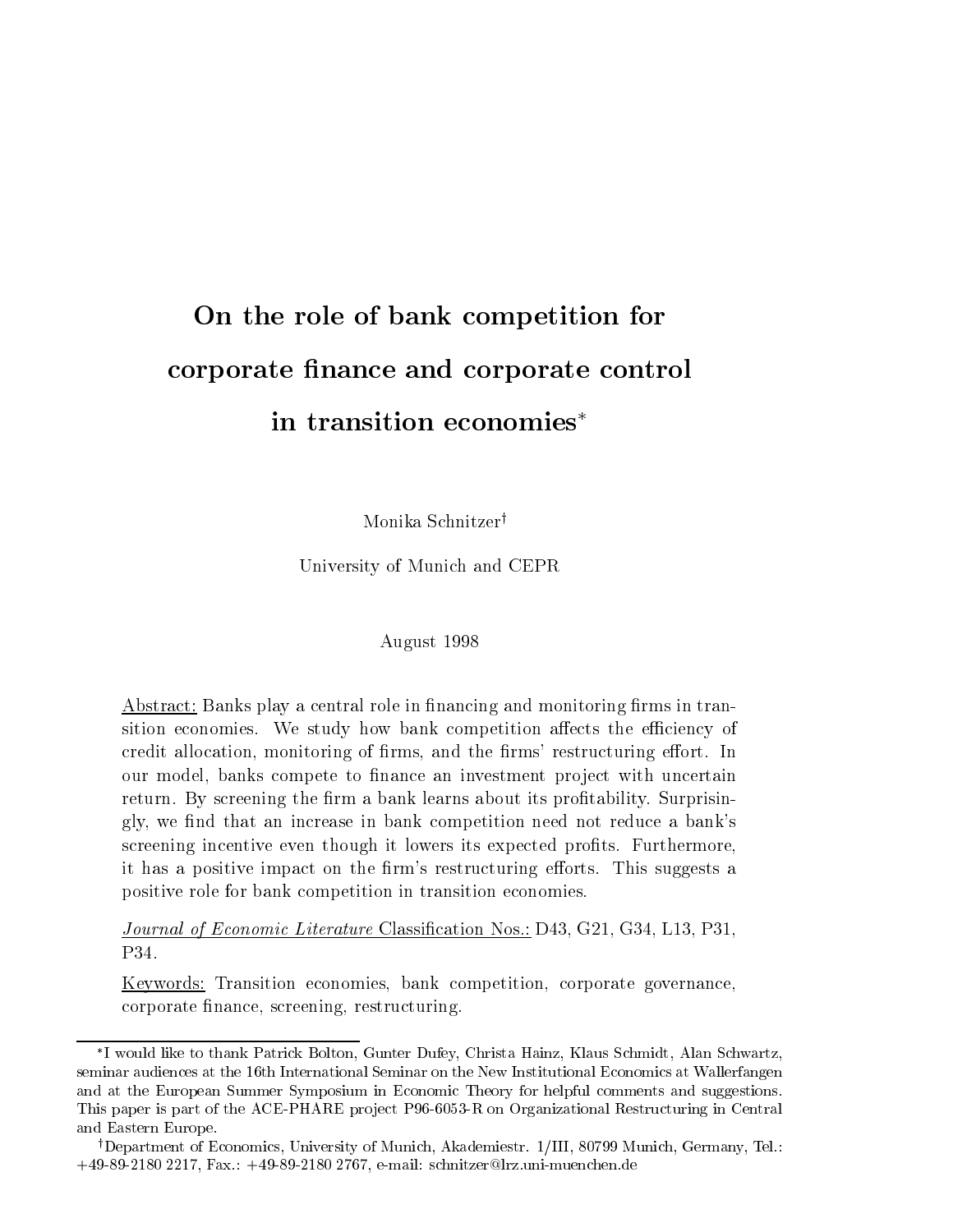#### **Introduction**  $\mathbf{1}$

The transition process in Eastern Europe has stimulated an extensive discussion on how to transform the large number of state enterprises into Western-style prot-maximizing firms. The question that for many years attracted most attention was when and how to privatize these firms. Now that the privatization process has made considerable progress in many transition economies it is becoming increasingly obvious that private ownership alone is not sufficient to guarantee the economic success of firms. The crucial questions now are: how much do the new owners engage in restructuring their firms and how easily can they attract nancial resources to undertake the necessary investments? The answer to these questions depends decisively on the efficiency of the market for corporate finance and corporate control in Eastern Europe.

In this paper we argue that banks play a central role in financing and monitoring firms in transition economies, due to poorly developed capital markets, a lack of accumulated profits for internal financing and a dominance of strongly insider-controlled firms. As we will report below, the banking sector itself has undergone dramatic changes in some countries, with many new commercial banks being set up, while in others it is still dominated by a few state-owned banks. Thus, to evaluate the economic prospects of firms in transition economies, it is important to investigate what incentives banks do have to fulfill this function of monitoring and of allocating credits and how their incentives are influenced by the environment in which they operate. Our paper contributes to these questions by focussing on two effects. First of all we study how the banks' incentives are affected by the degree of competition in the banking sector. A priori, one might expect a negative relationship since competition reduces the rents a bank can earn which in turn may have a negative impact on its incentive to gather information. Perhaps surprisingly, we find that this need not be the case, but that the information acquisition incentives of a competitive bank can be as high as those of a monopolistic bank. Secondly, we analyze the relationship between banks' bargaining power and the restructuring efforts of potential debtors. We find that more competition in the banking sector can have a positive impact on the firms' restructuring incentives because they expect to keep a larger share of the surplus to be generated. Our analysis shows that an overall appraisal of the efficiency implications of bank competition must include both effects, on banks' monitoring incentives and on firms' restructuring efforts.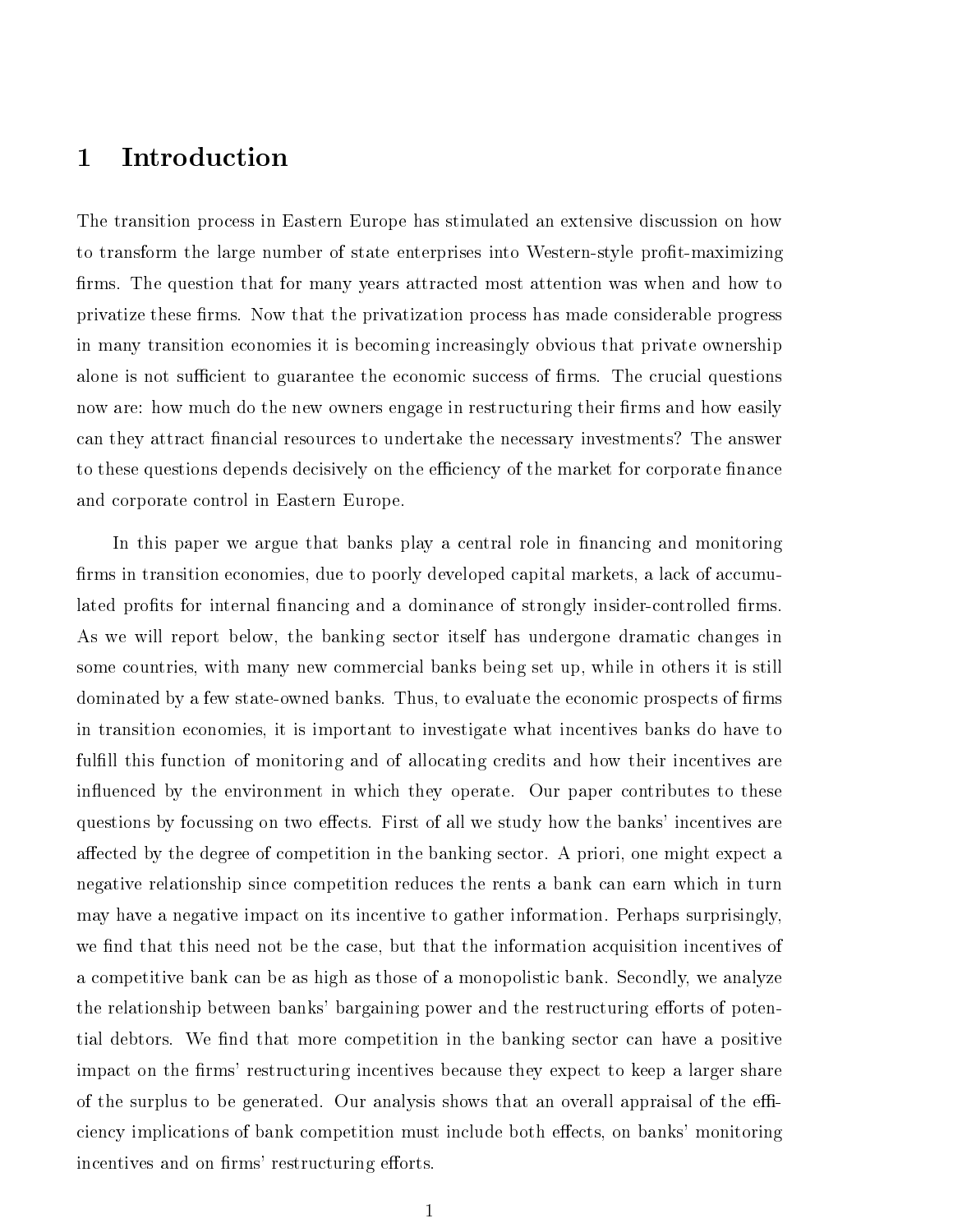Bank competition, banks' bargaining power and the impact on monitoring incentives have received surprisingly little attention in the theoretical literature on banks and financial intermediation. Most authors assume that banks compete in Bertrand fashion and thus cannot generate any rents (DIAMOND [1984], SHARPE [1990], VON THADDEN [1995]). Empirically, this is clearly not true, in particular not in the case of transition economies.1 As we shall see in Section 2, the banking sector of some transition economies is still dominated by a few state banks or previously state-owned banks. A recent article by YANELLE [1997] suggests that the competitive structure of the credit market depends on the outcome of the banks' competition for deposits. As we will point out below, in most transition economies this competition for deposits does not play a signicant role yet.

In the literature on financial intermediaries, monitoring is seen as a device to collect information about a firm, either before a credit contract is signed, in which case it is called screening, or after the contract is signed and the investment is taking place. But it is little understood how bank competition affects the monitoring incentives of banks'. If a bank's screening activities generate information spillovers then one obvious problem that arises in a competitive banking sector is that all banks prefer to free ride on the information acquisition of their competitors. No bank wants to incur the screening costs if it can rely on the information provided by others (HELLWIG [1991]).

What if the information is private? BROECKER [1990] and RIORDAN [1993] investigate the implications of bank competition when banks engage in screening, but assume that screening is costless and thus not subject to incentive problems. BROECKER analyzes a competitive credit market where banks receive costless independent binary signals about the creditworthiness of a potential creditor. The banks are engaged in Bertrand competition. His analysis shows that the number of bad loans provided increases with the number of banks which has a negative impact on the average credit-worthiness. RIOR-DAN considers a similar model of bank competition in which a firm asks for a loan for an investment project that can be either profitable or not. Each bank receives a costless continuous signal about the probability of success of the investment project. RIORDAN shows that an increase in the number of banks has two effects. It increases the number of

<sup>1</sup>HELLWIG [1997] reports of another example, the relationship between banks and depositors in Germany in the 19th century, where competition was not very intense.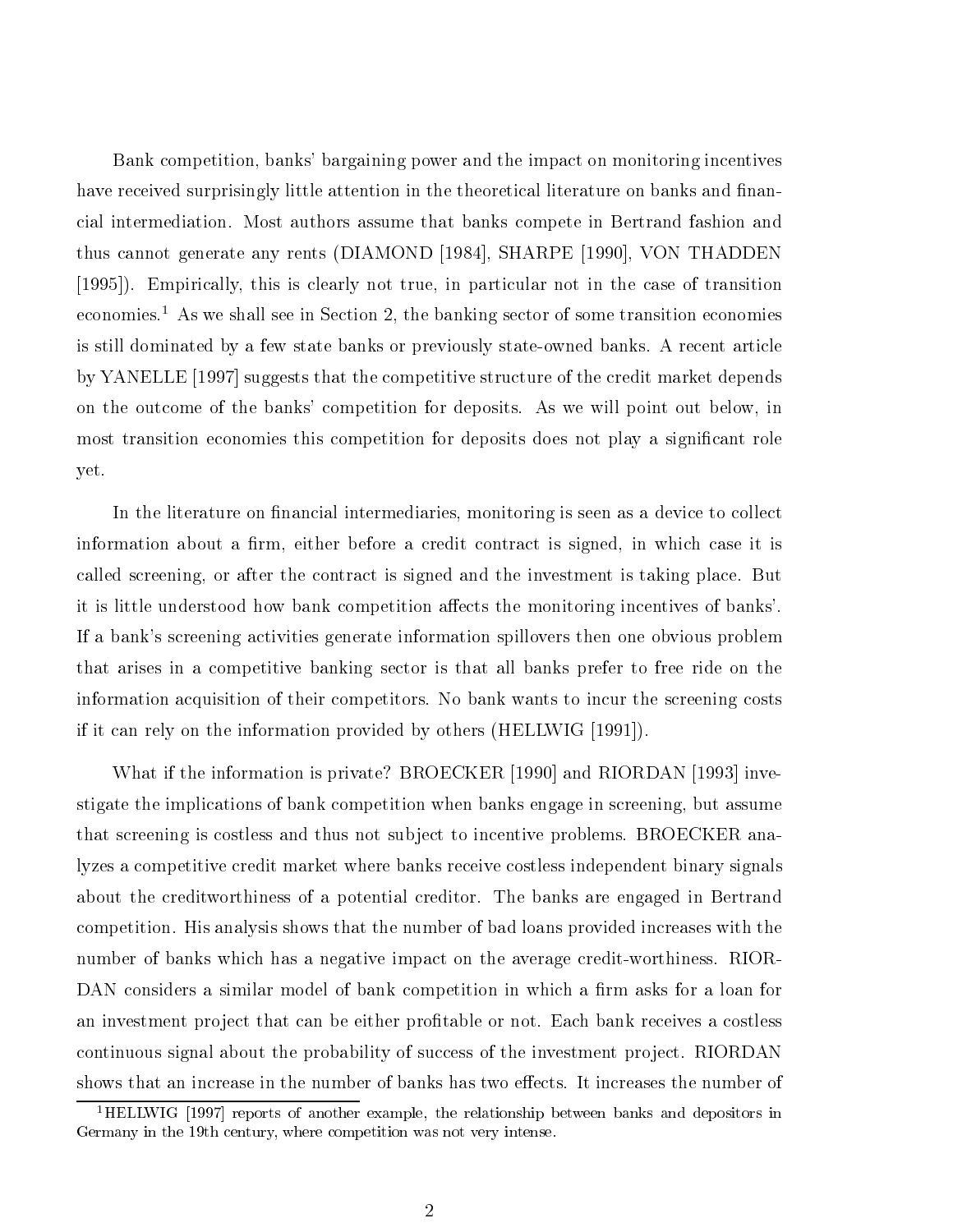signals observed but it also increases the number of bad loans provided which can reduce social welfare. Furthermore, more competition makes the winner's curse problem more severe which induces banks to adopt a more conservative rule for loan approval. This greater conservativeness can also result in a signicant welfare reduction.

The impact of bank competition (with and without monitoring) on social welfare is also sub ject of papers by MATUTES and VIVES [1996] and CAMINAL and MATUTES [1997]. MATUTES and VIVES [1996] study banking competition for deposits. Monitoring plays no role in their model. Their analysis suggests that the probability of bank failure increases with the degree of rivalry because of the lower profit margins banks can obtain which implies a negative impact of bank competition on social welfare.

CAMINAL and MATUTES [1997] analyze both effects, the impact of bank competition on monitoring incentives and credit rationing, and on the probability of bankruptcy. In their model, a monopolistic bank has a higher incentive to monitor managerial effort because it obtains higher rents. But more information reduces the credit rationing and thus a monopolistic bank provides more credits. Since by assumption larger loans are more sensitive to aggregate uncertainty the riskiness of a loan increases with its size. Thus, the relationship of competition and potential bank failure is ambiguous. On the one hand, a monopolistic bank enjoys higher profit margins which should reduce the risk of bankruptcy. On the other hand, a monopolistic bank gives larger credits and thus may actually face a higher risk of going bankrupt.

An important drawback of the papers by BROECKER and RIORDAN is their assumption that signals are costlessly available. If information acquisition is costly instead, then the interesting question is how the banks' incentives to invest in screening depend on the market structure. Furthermore, none of the above papers takes into account what impact the banks' screening activities and bargaining power may have on the behavior of the firms to be financed. However, a full appraisal of the efficiency implications of banking competition requires to evaluate how firms react to different banking environments in their investment or restructuring decision.

To study these questions we set up a very simple model with one firm that needs a credit to finance an investment project with uncertain return. We distinguish two competitive scenarios in the banking sector, one with a monopolistic bank that can make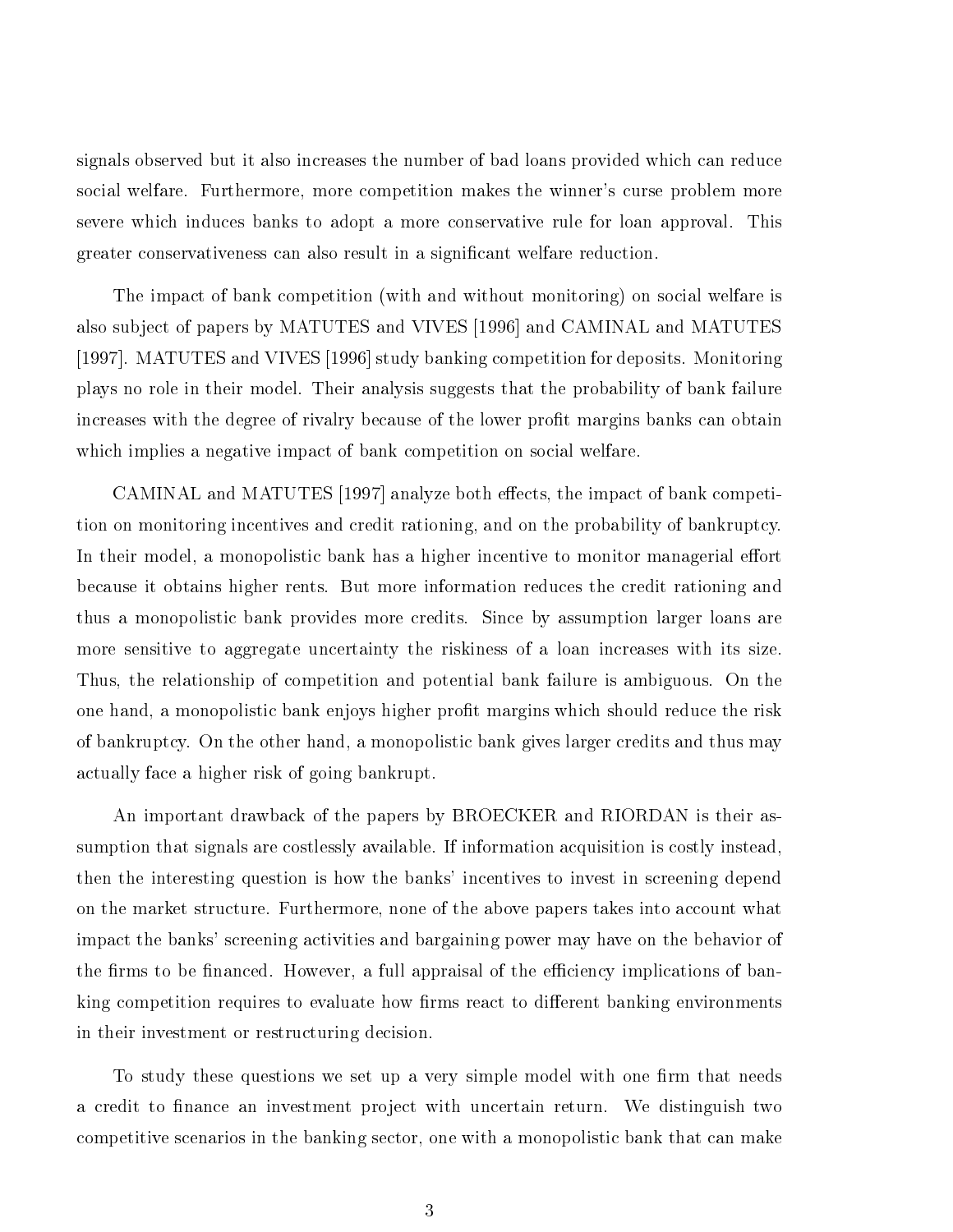a take-it-or-leave-it offer and one with two banks that compete in Bertrand fashion for a credit contract with the firm. Before making an offer, each bank can engage in costly screening activities to find out about the profitability of the investment project.

We show first that a monopolistic bank has efficient incentives to screen the project and that the resulting credit allocation is efficient. In case of competitive banks the screening incentives depend on whether or not the information acquisition leads to an information spillover. If this is the case, then a typical free-rider problem arises and no bank engages in screening which then implies an inefficient credit allocation because too many bad projects are financed in equilibrium.

However, if screening does not generate information spillovers then we find that a competitive bank has also efficient incentives to engage in information acquisition provided the competitor does not do so. In a symmetric equilibrium both banks engage in screening with positive probability and the resource allocation is less efficient than under a monopolistic banking structure due to three effects. With positive probability no screening takes place which leads to inefficient credit allocation, with positive probability both banks engage in screening which implies an inefficient duplication of information cost, and with positive probability competition results in an uninformed bank providing credits for bad projects which again is inefficient.

In a second step we include the possibility that the manager of the firm engages in restructuring his firm. The idea is that the manager can spend some effort which increases the returns of good projects. How much he restructures depends of course on his share of the payoff of the project if it is financed by the bank. Since a monopolistic bank appropriates all the rents of the project the manager has no incentive to engage in restructuring whereas he has efficient restructuring incentives in a competitive banking sector. We identify situations where the overall efficiency of credit allocation, monitoring, and restructuring in a competitive banking sector is larger than in a monopolistic banking sector, and vice versa.

The paper is organized as follows. In section 2 we briefly review the current status of the market for corporate finance and corporate control in Eastern Europe, including a short description of the banking sector. Section 3 presents a very simple model of bank competition and studies the banks' incentive to screen investment projects as a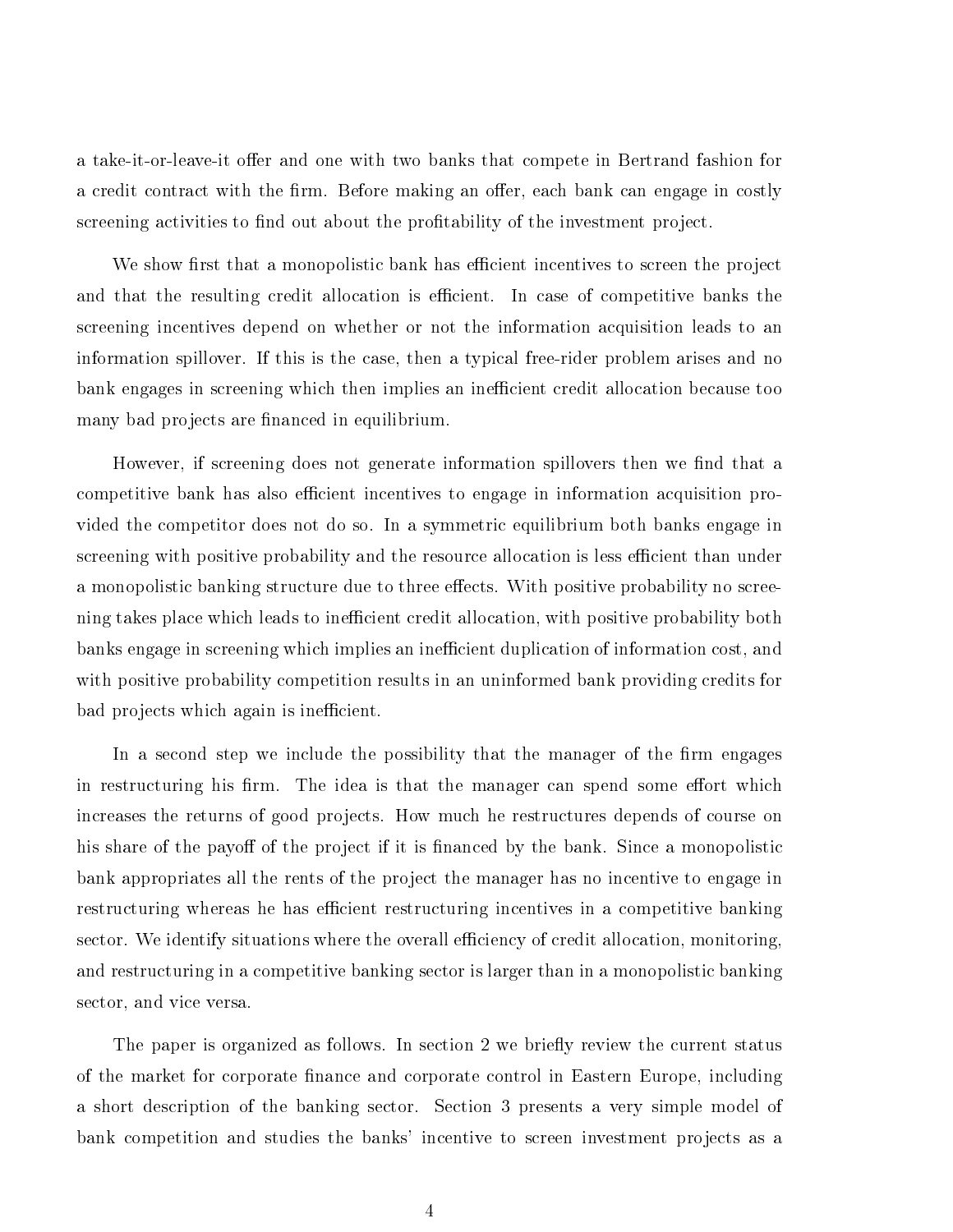function of the degree of competition in the banking sector. In Section 4 we include the restructuring efforts of the manager of the firm and investigate the overall efficiency of credit allocation, monitoring and restructuring. In Section 5 we conclude with a discussion of the assumptions and implications of our analysis and their particular relevance for the banking sector in transition economies.

### $\overline{2}$ Corporate finance and corporate control in Eastern Europe

A large number of firms in Eastern Europe and the former Soviet Union have emerged from the transition process with a corporate governance structure that is dominated by insider control. In Russia, both the enterprise reforms in the late 1980s and the privatization procedure in the 1990s strongly favored insiders, in particular managers, to gain control. In Poland and Hungary the picture is similar, with the notable difference that here it is more the workers who are in fact controlling their firms. Only in the Czech Republic and Slovakia is the occurence of insider control less pronounced (BERGLÖF [1995]).

The problem of insider-control seems to be not so much that managers are tempted to mismanage the firm. On the contrary, they should have an interest in maximizing profits since managers are often de facto and de jure owners of the firms they control. This also includes firing workers given that reducing labor costs is often the only way to increase prots if it is impossible to attract new capital from outside. And indeed, while many economists warned that insider-control would result in widespread asset stripping and too little layoffs, the empirical evidence draws another, less pessimistic picture (BERGLÖF).

The real problem of insider-controlled firms is rather that they find it difficult to raise new capital for restructuring their firms. In principle, a firm has several alternatives to finance its investments, either internally, using accumulated profits, or externally via banks or the capital market. Anglo-American or European firms finance 70 percent of their investments by retained earnings, 25 percent by bank loans and the rest by trade credits, equity issues and bond issues (MAYER [1988]).2 In Eastern Europe, however, rms have not accumulated enough profits to rely on internal financing. Stock markets and bond

<sup>&</sup>lt;sup>2</sup>See also MYERS and MAJLUF [1984] for a theoretical analysis of the managers' decision when to use retained earnings instead of credits and credits instead of issuing equity for the financing of investments.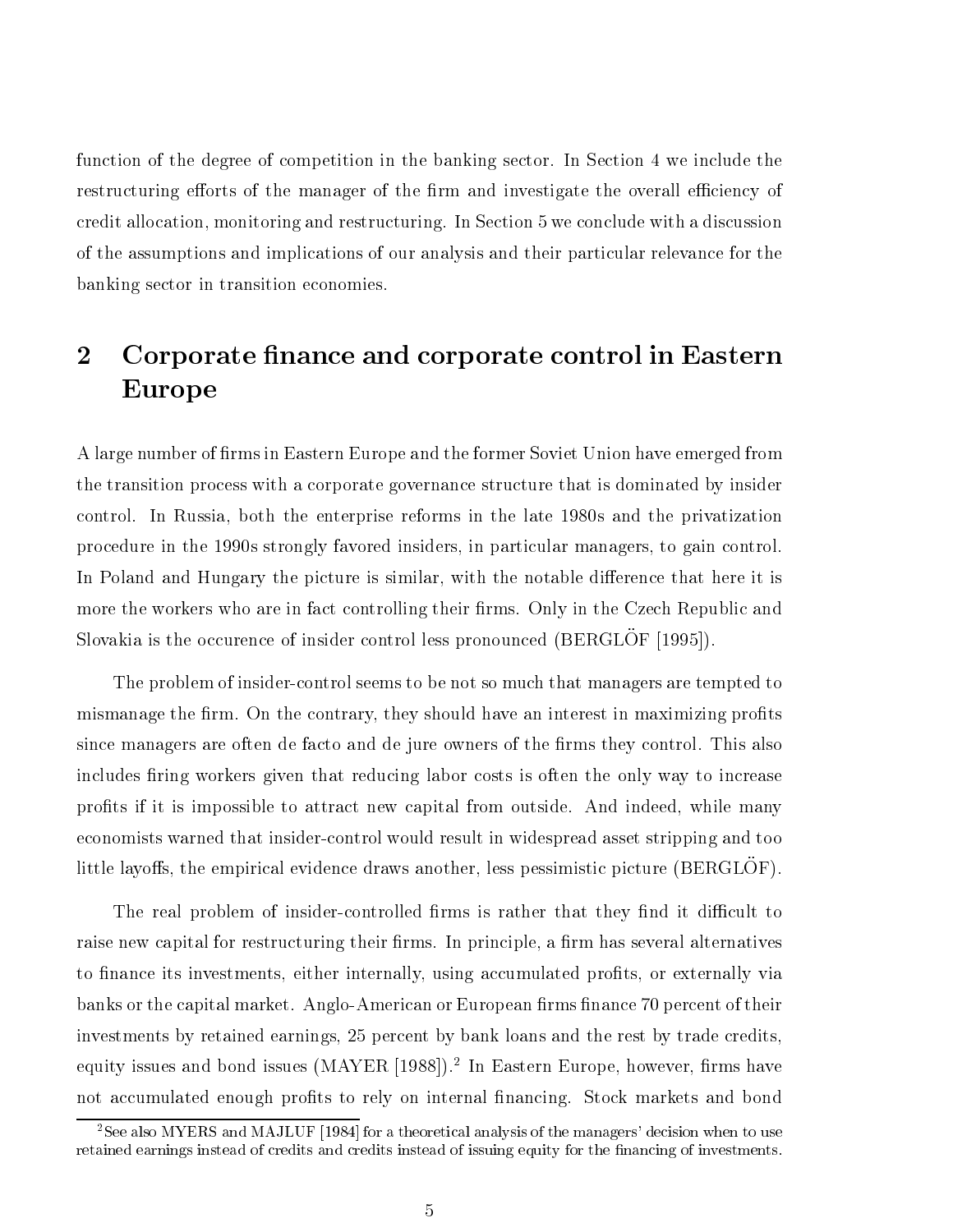markets do not play a major role in the provision of funds, either. Potential shareholders fear that insider-controlled firms have a low propensity to pay dividends to outsiders but are much more likely to distribute its profits among insiders. Bond markets holders on the other hand find that their rights are too little protected to make this alternative attractive (BELYANOVA and ROZINSKY [1995]). This leaves outside-financing by banks as the only relevant alternative.

In case of outside-financing an efficient capital transfer is hindered by asymmetric information. The problems are threefold: at an ex ante stage there exists a problem of adverse selection because the manager has better information about the protability of his pro ject than the investor does. At an interim stage there exists a moral hazard problem because the manager may use the capital in a way that is not optimal from the point of view of the investor. Finally, at the ex post stage there exists the problem that the manager may withhold repayment of the credit.

In view of these problems, outside-financing by banks can take two forms: either as an arm's length relationship in which the bank securs its investment with collaterals provided by the firm or as a control-oriented relationship in which the bank monitors and controls the firm. The problem with arm's-length relationships in Eastern Europe is that firms have no collaterals to offer, in particular since markets for collateral goods are very illiquid due to strong insider-control and poor enforcement of property rights (BERGLÖF, BELYANOVA and ROZINSKY).

This leaves control-oriented financing by banks as the only realistic alternative for insider-controlled firms in transition economies. Of course, controlling firms is difficult because of insufficient accounting systems or other sources of publicly available information. Banks do, however, have a comparative advantage in controlling firms because of their on-going relationship with firms as their creditor and payment agent. In Russia, for example, enterprises are forbidden to open more than one current account which gives banks the chance to observe all financial transactions of their customers (DITTUS [1996]). In the Ukraine, the information problem is "solved" by relying on personal contacts to obtain information about potential borrowers and by giving priority to debtors which are personally known (JOHNSON et. al. [1993]). In principle, banks can provide funds either in form of debt or equity. With regard to a bank's monitoring incentives the two forms play a different and to some extend complementary role. As long as a firm can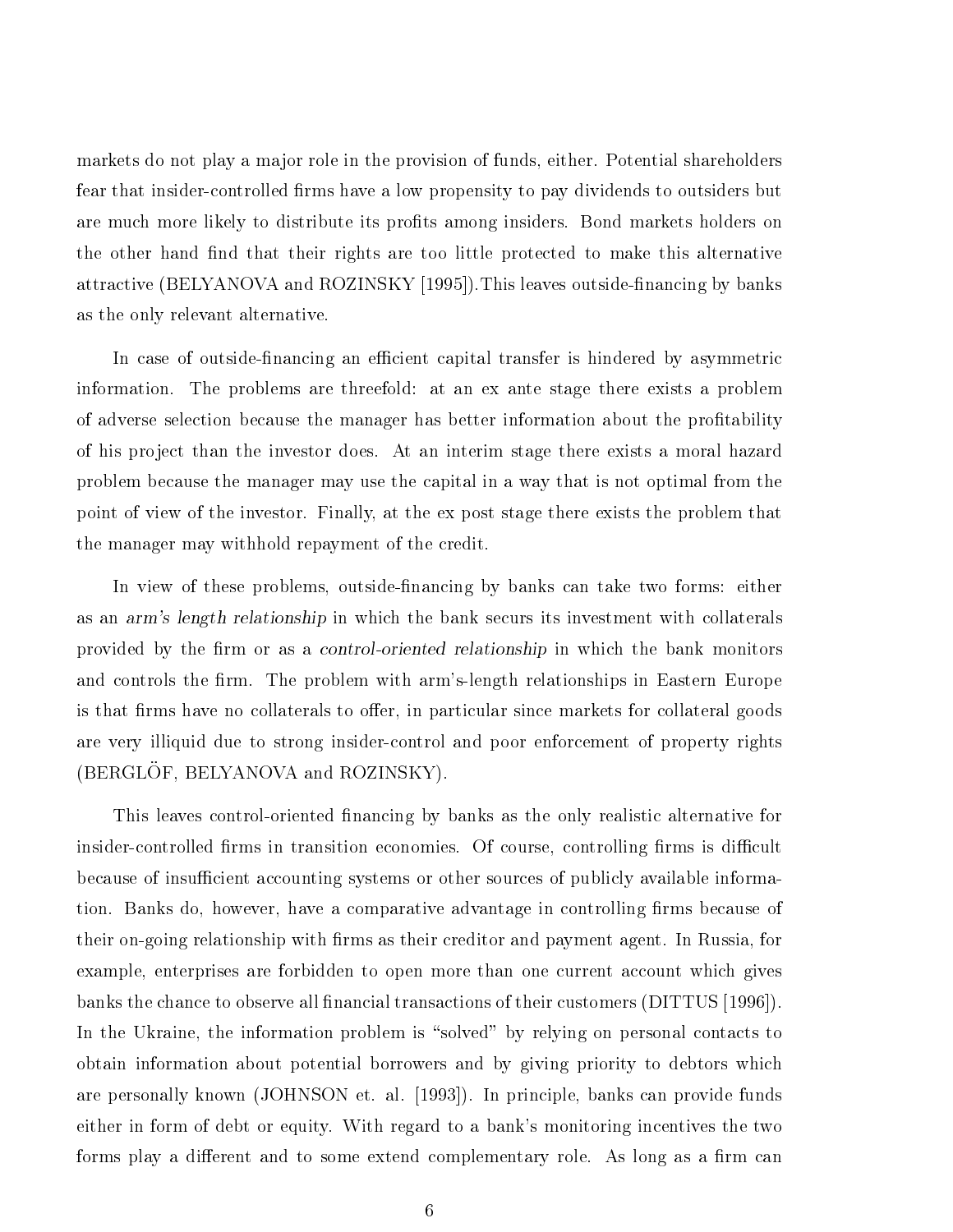serve its credits control remains with equity holders, but in case of bankruptcy it shifts to debt holders. For this reason, control by equity holders is usually considered to be more appropriate for normal, i.e. protable times, whereas control by debt holders seems more indicated in times of financial distress (AGHION and BOLTON [1992]).

In Eastern Europe, DITTUS argues, banks have so far been reluctant to take an active role in firms' corporate governance by becoming large equity holders.<sup>3</sup> Interviews with bank managers reveal that they consider active monitoring as equity holder as extremely costly in terms of human capital and management time while the payoff is relatively low. They also want to avoid the conflict of being tempted to provide credits to firms in which they own a part of the shares. They do not see that ownership would create synergy gains for credit approvals. Instead they think that their relationship with their customers due to running their current accounts provides them with enough information (DITTUS).

In the remainder of this section we give a short overview of the current status of the banking system in several transition economies. Russia restructured and corporatized its state banking system in the early 1990s. Two types of commercial banks are now working in Russia: formerly state owned banks and new banks. The major difference is the source of their funds. Former state banks rely primarily on funds from the current accounts of enterprises and on centrally provided loans while new banks rely more on deposits by enterprises and interbank loans (BELYANOVA and ROZINSKY).

Competition for depositors was for a long time negligible. Prior to the banking reform neither firms nor individuals could choose where to place their deposits and there was a strong persistance of these old ties between banks and their customers. As this is changing the new commercial banks struggle with the problem that they still lack the facilities to deal with a large number of depositors. Due to the increasing number of banks competition for reliable borrowers is becoming more intense. But the strong growth of the banking sector is coming to an end because the minimum size of initial statutory capital of newly registered banks was considerably increased. Furthermore, banks are now sub ject to more active supervision and may lose their licence if found to be in financial distress (BELYANOVA and ROZINSKY).

<sup>&</sup>lt;sup>3</sup>DITTUS reports examples from Poland and the Czech Republic where banks seem to prefer holding small stakes in a large number of firms. One of the reasons suggested for this behavior is that banks hope to attract banking business through these relationships (COFFEE [1996]).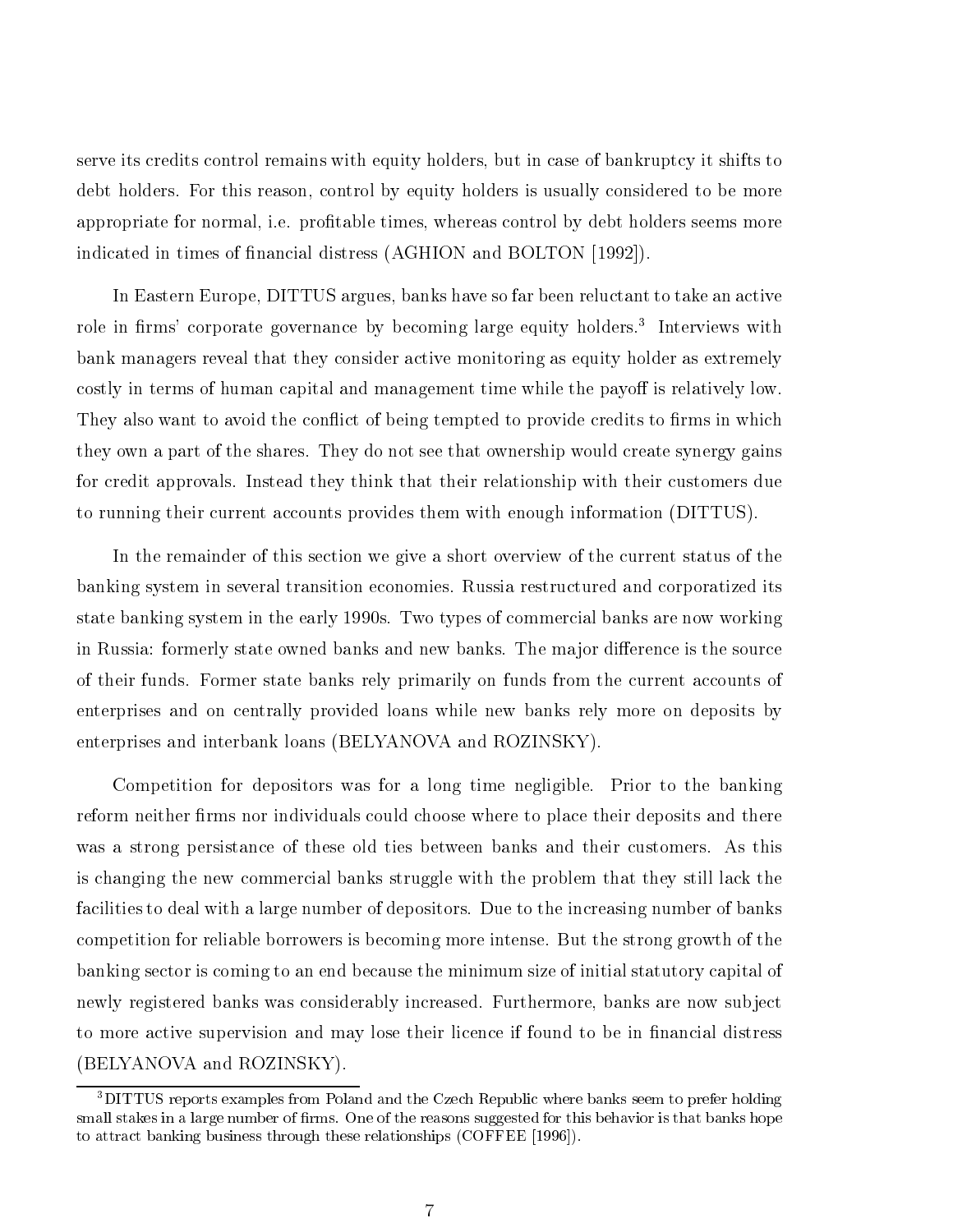So far banks seem to have played no active role in controlling firms, with one notable exception, the socalled "export-sector-banks" (ESB). They specialize in hard currency operations of Russian exporters. Since high in
ation restricts all other banks to providing short-term credits they are the only banks that can provide middle-term credits. The ESB banks are likely to monitor their debtors because their credits are commercial, not government-directed, and so they have to enforce repayment. Furthermore, they can afford to pay salaries high enough to attract experts in monitoring firms (BELYANOVA) and ROZINSKY).

The Czech Republic established a two tier banking system in 1990, and in 1992, the parliament passed a law regulating the privatization of state-owned banks, the creation of new private banks and the establishment of subsidiaries of foreign banks. The following years have witnessed a rapid expansion of the banking sector. In 1995 there were 55 banks active (see Table 1). The Czech Republic is the only transition country that has successfully privatized a substantial part of its banking sector. However, the state still controls large parts of the banking activities through its ma jority ownership of the three largest private banks. These three banks dominate the market for deposits and credits, covering 75  $\%$  of all private deposits of households and firms (almost 70 $\%$  are attracted by the Bank Ceska Sporitelna) and 60 % of all credits. The reasons for this are mostly historical. Ceska Sporitelna used to have a monopoly position as an institution to collect the savings of private households and still benefits from an extensive network of branches. For similar reasons the other two largest banks, Kommercni banka and Investicni a Postovni banka, benet from the fact that they are the successors of the commercial banking activities of the former monobank (OECD [1996]).

Poland established a two-tier banking system with its new banking law in 1989. Shortly afterwards new commercial banks were established, some of them state-owned and some of them new. In Hungary, the picture looks similar, starting with the creation of a two-tier banking system in 1987. In the following years a substantial number of new banks started business in both countries (see Table 1). In 1992, however, many of the state-owned commercial banks in Hungary and Poland were insolvent if measured by Western standards. On the one hand they suffered from bad loans inherited from the socialist \monobank", on the other hand they had experienced losses due to defaults on new loans. The problems resulted partly from the lack of a hard budget constraint for banks.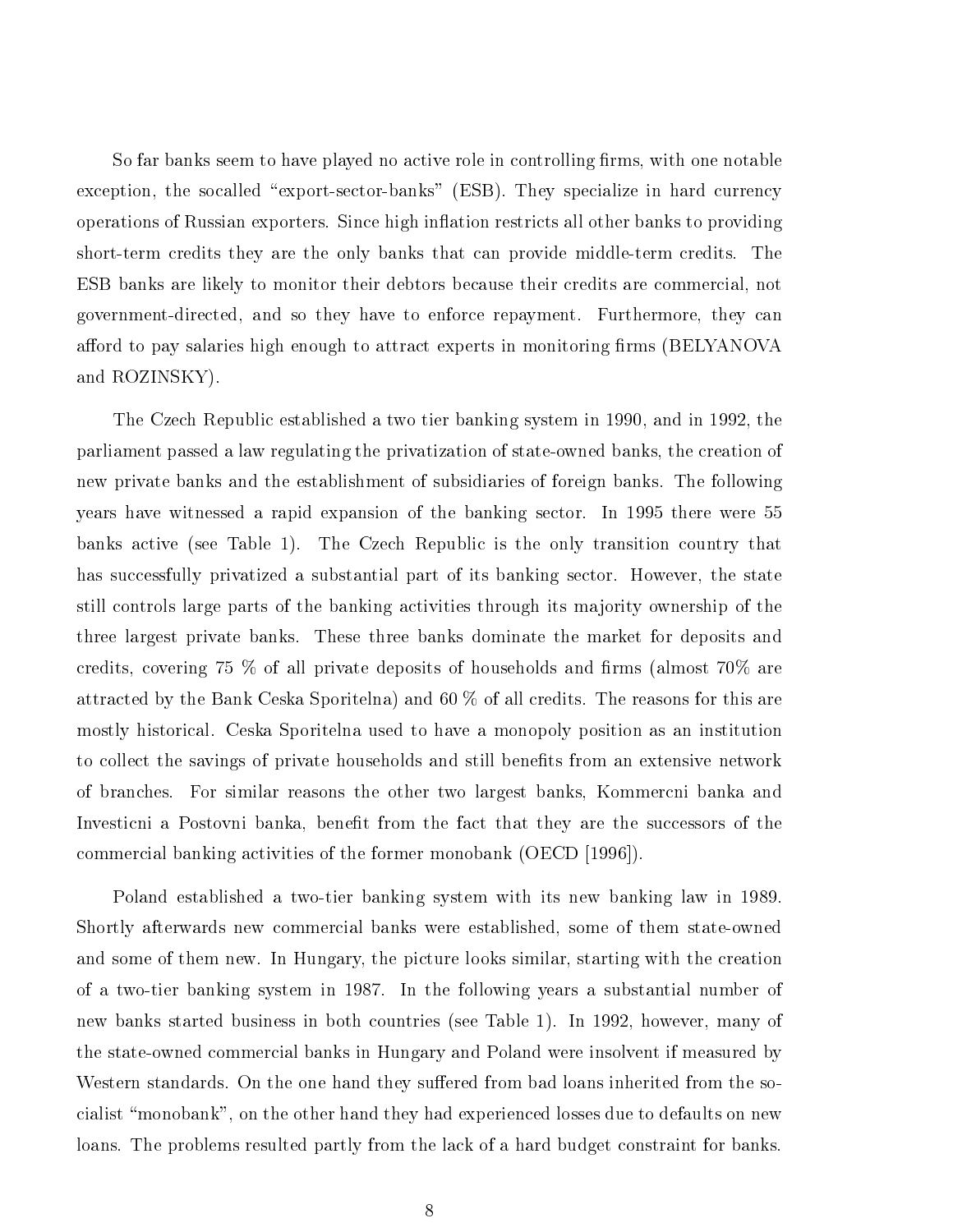|                | 1988            | 1989           | 1990 | 1991 | 1992 | 1993 | 1994 | 1995 |
|----------------|-----------------|----------------|------|------|------|------|------|------|
| Hungary        | 24              | 24             | 31   | 37   | 35   | 42   | 42   | 42   |
| Poland         | $6\phantom{.}6$ | 14             | 75   | 86   | 87   | 95   | 85   | 75   |
| Czech Republic | n.a.            | $\overline{5}$ | 21   | 33   | 45   | 57   | 58   | 55   |

Table 1: Numbers of commercial banks

Source: ANDERSON and KEGELS [1998, 233].

Governments guaranteed the deposits of state-owned banks (explicitly or implicitly) and (repeatedly) recapitalized banks. In Hungary, banks were effectively recapitalized four times between 1991 and 1994. In this period there were no clear plans for bank privatization and bank managers were not given performance-based incentive contracts. Also, banking supervision has been weak. Poland instead recapitalized its commercial state banks only once, in 1993. Furthermore, the government took a number of other measures that were intended to change incentives and promote privatization in commercial banks.<sup>4</sup> Although, compared to Hungary, Poland gave more attention to incentive problems, a number of problems remained. Not all banks were part of the program, there were no explicit criteria for the dismissal of incompetent managers and in fact there has been little turnover in senior management of banks. There are also few measures to correct deficient lending procedures which resulted in more bad loans (BAER and GRAY [1996]).

Like in The Czech Republic, bank competition in Poland and Hungary is not as intensive as the numbers in Table 1 suggest. Table 2 indicates that despite the increase in numbers banking business in all three countries is still dominated by the old statecontrolled banks. The asset concentration of the five largest banks even underrepresents the extend to which bank business is concentrated because in Poland for example markets are segmented regionally which leaves only two or three effective competitors in each region outside Warsaw (ANDERSON and KEGELS [1998]) .

<sup>4</sup>The Polish Enterprise and Bank Restructuring Program in 1993 prohibited to give credits to problem debtors, and gave incentives to bank managers to maximize the value of the bank.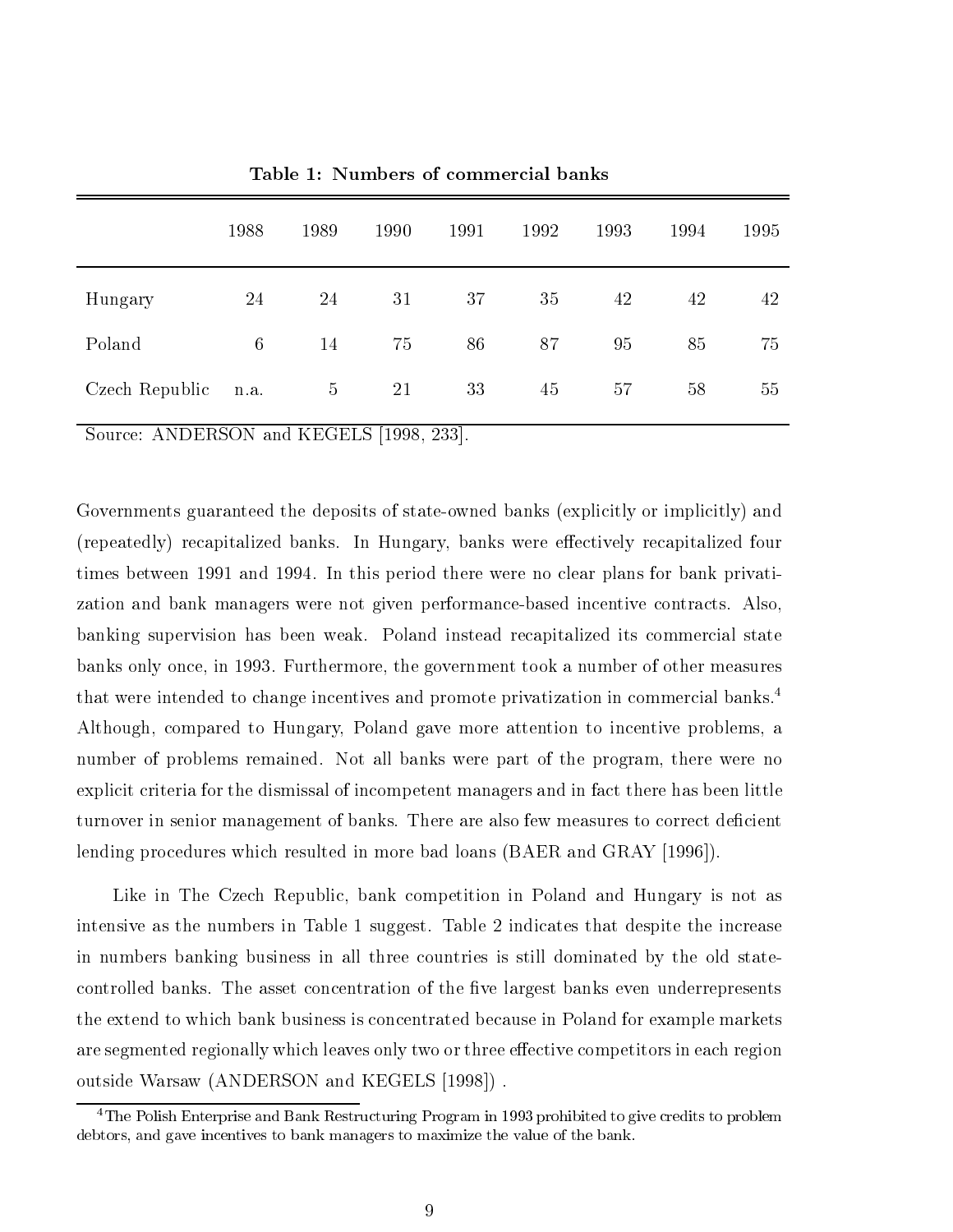|                | National bank offshoots | Five largest banks |  |  |
|----------------|-------------------------|--------------------|--|--|
| Hungary        | 75.5                    | 69.5               |  |  |
| Poland         | 85.1                    | 56.3               |  |  |
| Czech Republic | 75.6                    | 82.7               |  |  |

**Table 2:** Asset concentration 1993 (as  $\%$  of commercial bank assets)

Source: ANDERSON and KEGELS [1998, 234].

Other reasons why competition may be less intense than the number of competitors suggests are the large number of cross shareholdings among banks and the fact that most bank managers know each other from their previous employment in the former state bank, which may facilitate collusive behavior.

|                | 1990 | 1991 | 1992 | 1993 | 1994 | 1995 |
|----------------|------|------|------|------|------|------|
| Hungary        | n.a. | n.a. | 15   | 19   | 23   | 23   |
| Poland         | n.a. | n.a. | n.a. | 8    | 11   | 15   |
| Czech Republic | 6    | 13   | 20   | 25   | 25   | 25   |

Table 3: Banks with foreign ownership

Source: ANDERSON and KEGELS [1998, 235].

Foreign banks have not played a ma jor role for bank competition yet. The numbers of foreign banks are still rather small, as Table 3 shows. Of course, they cannot rely on an extensive network of branches like the state-owned and formerly state-owned banks and thus suffer from a competitive disadvantage. Poland and the Czech Republic have been reluctant to grant licences to foreign banks because they prefer foreign banks to acquire small domestic banks instead of opening new subsidiaries. Hungary instead has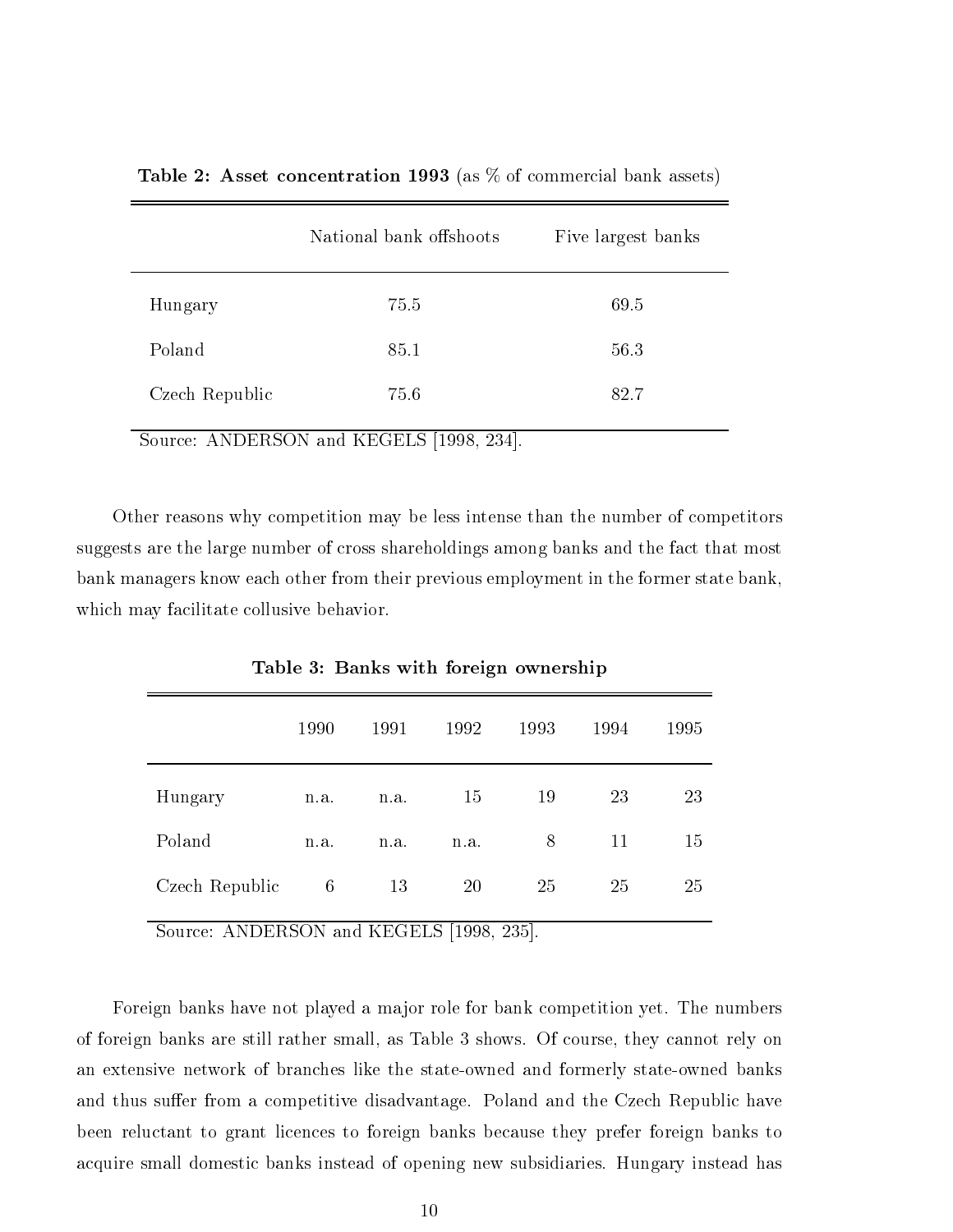been more open to foreign banks. Nevertheless, competition is far from being intense, which is reflected by the large spread between interest rates on deposits and on loans.

#### 3 Bank competition and screening incentives

In this section we set up a model of banking competition to determine the banks' incentives to engage in screening and the resulting efficiency of credit allocation. Consider a firm that has a potentially profitable investment opportunity. The investment costs of the project are  $i, i > 0$ . This project can be either good in which case it generates a return of  $v, v > i$ , or it can be bad and its return is zero. The ex ante probability of the project being good is  $q, 0 < q < 1$ . We restrict attention to parameter values such that the expected payoff of the project is positive; i.e.  $qv - i > 0$ .

The firm has no funds to finance the project itself and therefore has to look for outside financing. We assume that outside financing is provided only by banks in form of credits. Since the firm cannot provide any collateral repayment of the credit can be enforced only if the returns from the project are positive." In the following we distinguish two different cases for competition in the banking sector.

- I Monopolistic banking sector: If the monopolistic bank offers a credit it makes a take-it-or-leave-it offer z to the firm, which means that the firm has to repay z if the project is successful.
- II Bertrand competition with two identical banks: The banks make simultaneous offers  $z_1$  and  $z_2$ . The bank making the lowest offer will finance the project. If both firms ask for the same repayment, then each bank finances the project with equal probability.

A well known result from the Industrial Organization literature is that even with just two firms Bertrand competition leads to outcomes of perfect competition if products are not differentiated. Thus, our two cases represent two extreme forms of competition, no competition in case I, and perfect competition in case II.

 ${}^{5}$ Even if returns are positive it may be difficult to enforce repayment. This problem of ex post moral hazard is analyzed e.g. in HART and MOORE [1994]. Since the focus of our paper is on different issues we abstract from this problem of repayment enforcement.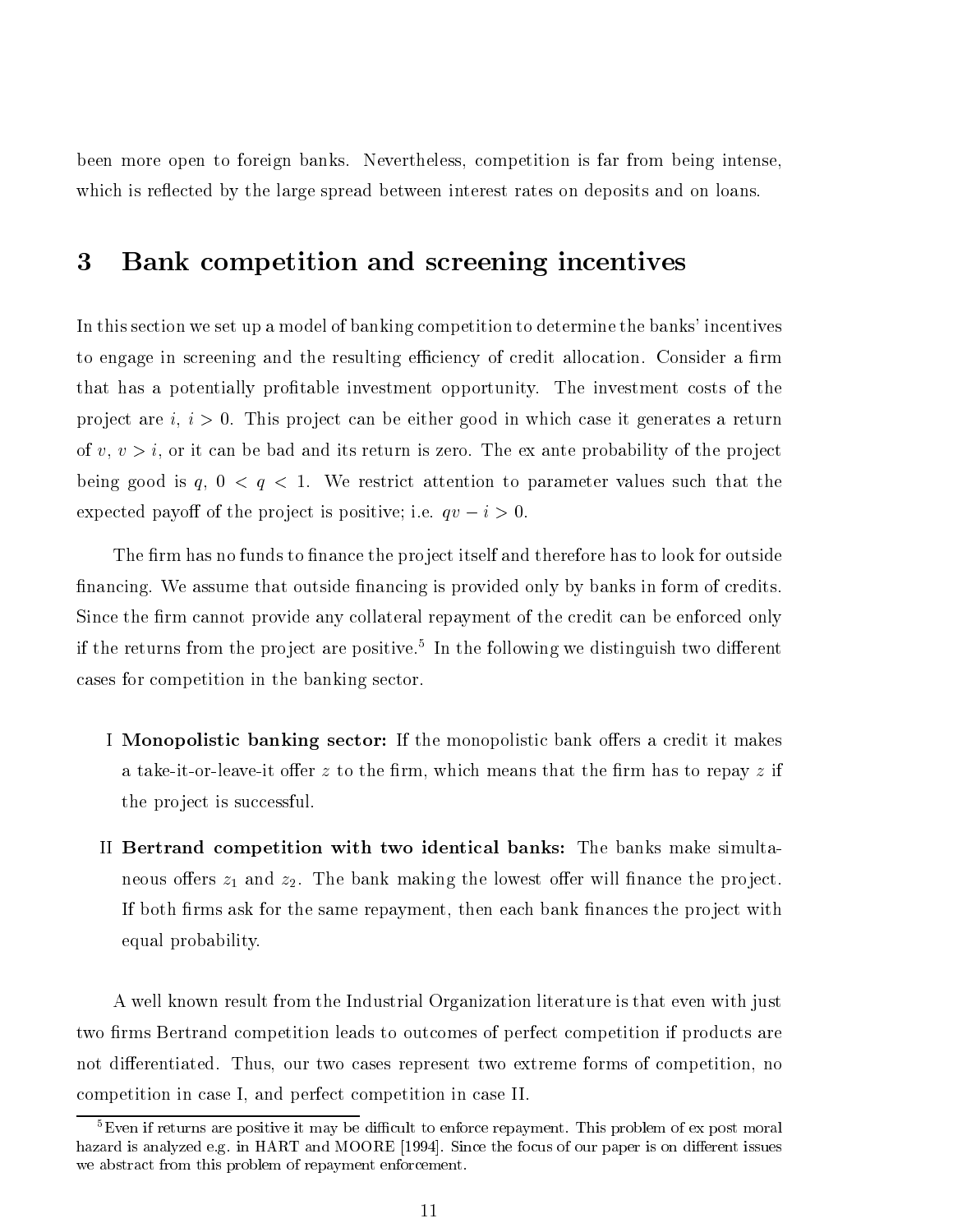To keep our analysis as simple as possible we do not model competition on the market for deposits but take it as given that each bank has enough funds to finance the project. The recent literature on banks as financial intermediaries suggests that the competitive structure of the credit market depends on the outcome of the banks' competition for deposits (YANELLE [1997]). However, as we have seen above, in many transition economies banks do not actively compete for deposits. Thus, it seems justied to neglect this competition for deposits in our context.

Before a bank decides whether or not to make a credit offer to the firm it can engage in screening activities. If the bank spends  $e$  it can find out whether the project to be nanced is good or bad. The time structure of the game is thus as follows. At stage 1 the bank(s) (simultaneously) decide(s) whether or not to engage in screening. At stage 2 the bank(s) (simultaneously) decide(s) what credit offer to make to the firm, after having observed the screening decision of its competitor. At stage  $3$ , the returns of the project are realized and the repayment is made, if possible.



#### Figure 1: Time structure

The firm and each bank is run by an owner-manager who maximizes the profits of its enterprise. In the conclusions we will discuss why this assumption makes sense in the context of transition economies and how the results may change if we allow for different payoff functions.

Before we investigate how bank competition affects the incentives to screen the project we consider first as a benchmark the efficient rule for screening the project, given that there is asymmetric information about its protability. For this purpose, we have to compare the social surplus in case of screening and in case of no screening. Note that without screening the expected surplus of the investment is, from an ex ante point of view,

$$
q(v - i) + (1 - q)(0 - i) = qv - i.
$$
\n(1)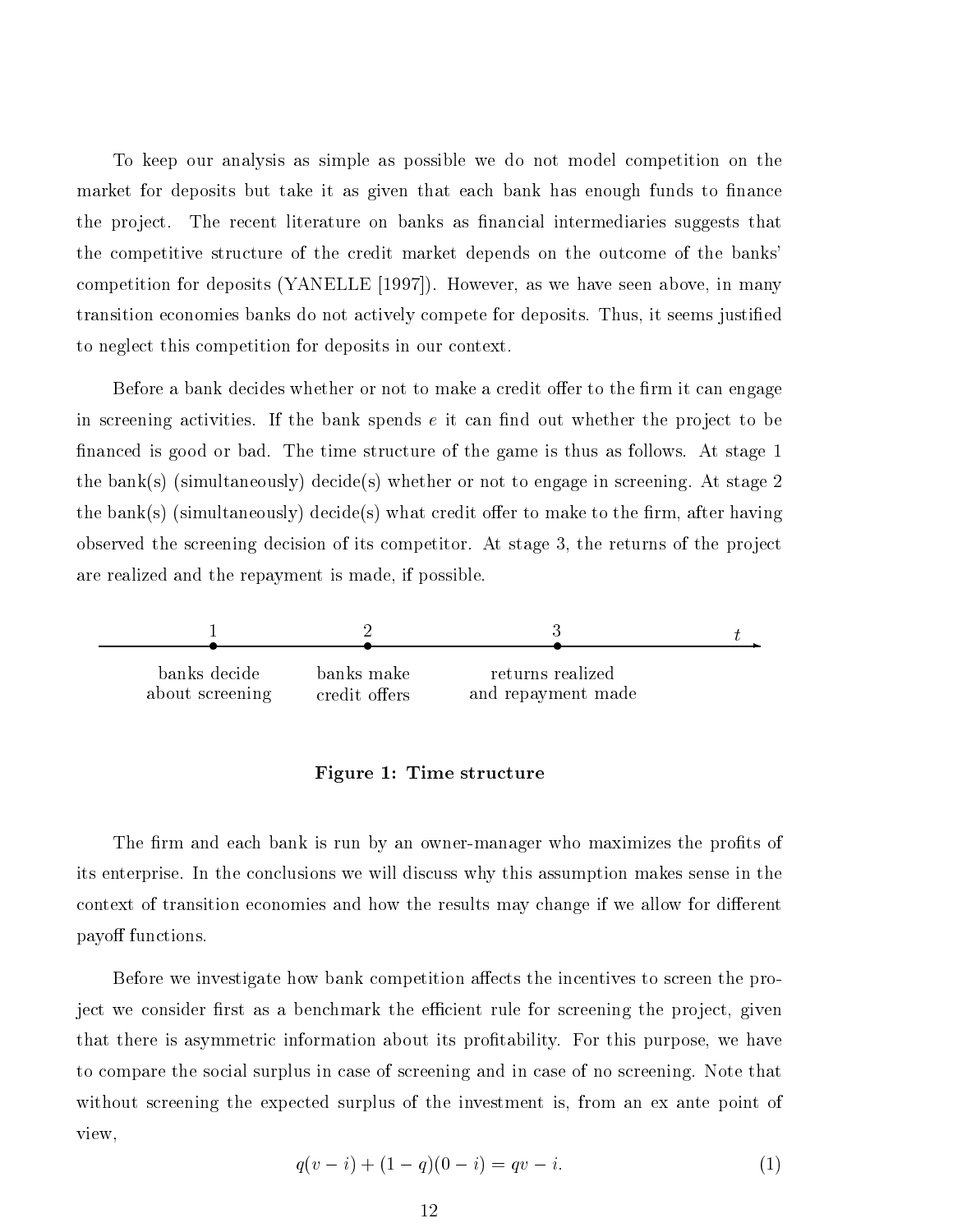In case of screening, the project is carried out only if it is found to be good. From an ex ante point of view the expected social surplus is

$$
q(v-i) - e.\t\t(2)
$$

Thus, screening is efficient if and only if

$$
q(v-i) - e > qv - i \iff i(1-q) > e ; \tag{3}
$$

i.e. if and only if the cost of screening are outweighed by the expected loss if a bad project is financed. To make our analysis interesting we restrict attention to parameter cases such that screening is indeed efficient.

#### Case I: A monopolistic bank

Consider the bank's decision whether or not to screen the project. Suppose it screens the project and learns that the project is good. Then the unique subgame-perfectequilibrium offer is  $z = v$  which the firm, being indifferent, accepts. If the project is found to be bad no offer is made at all. Thus, the bank's expected payoff in case of screening is

$$
q(v-i) - e.\tag{4}
$$

Suppose next that the bank does not engage in screening. In this case it has two options. It can either offer a credit and ask for a repayment  $z$  or not offer a credit at all. As we assumed above any repayment  $z \leq v$  can be enforced if the project turns out to be good. If it is bad, then no repayment can be enforced because the firm has no collateral to offer. Naturally, if a credit is offered at all it is optimal for the bank to ask for  $z = v$ . The firm will accept this offer because it anticipates that it will have to pay  $z$  only if the project is indeed good. The bank prefers to offer a credit if and only if

$$
q(v - i) + (1 - q)(0 - i) = qv - i > 0
$$
\n<sup>(5)</sup>

which is satisfied by assumption. The following Proposition summarizes the bank's optimal decision about screening.

**Proposition 1** Consider a banking sector with one monopolistic bank. The bank has first best incentives to engage in screening and the resulting resource allocation is efficient.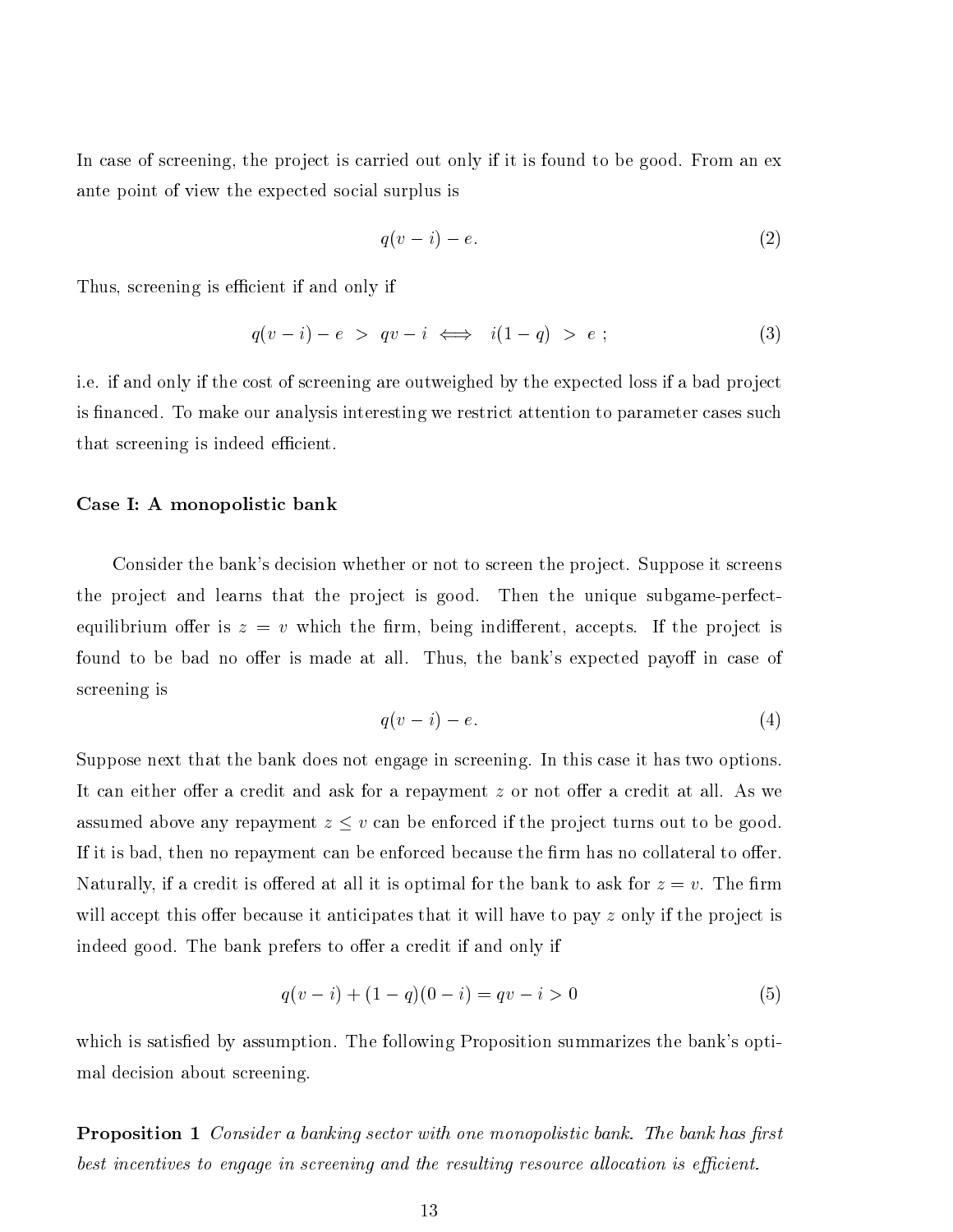$Proof: Note that the bank extracts all the surplus from the firm. Thus, it prefers to screen$ </u> if and only if

$$
q(v-i) - e > qv - i \tag{6}
$$

which is exactly the condition for efficient screening. Given this first best incentive to screen, screening takes place only if it is efficient which ensures an efficient resource allocation.  $Q.E.D.$ 

#### Case IIA: Bertrand competition with information spillovers

Consider now the case with two banks competing in Bertrand fashion and suppose that all information about the project generated by screening activities becomes public before banks make credit offers. This is called the case with perfect information spillovers.

Suppose first that no bank engages in screening activities. Then the resulting Bertrand competition will drive the equilibrium price down to  $z_1 = z_2 = z_{ns} = \frac{1}{q}$ . At this price both banks finance the project with equal probability and the expected payoff of each bank is

$$
\frac{1}{2}[q(z_{ns}-i) + (1-q)(-i)] = \frac{1}{2}[q\frac{i}{q} - i] = 0.
$$
\n(7)

Note that if  $z_{ns} > \frac{1}{q}$  both banks make positive profits with probability 1/2 and each bank would have an incentive to undercut its competitor to get the contract with probability 1.

Suppose next that one bank engages in screening. Since its information becomes common knowledge no bank will make a credit offer if the project is found to be bad. If it turns out to be good then competition willdrive down the equilibrium price to  $z_1 = z_2 = z_s = i$  since now the winning bank can be sure of a return of  $z_s - i$ . The following Proposition summarizes the incentives of banks in Bertrand competition to engage in screening activities.

Proposition 2 Consider a banking sector with two banks that engage in Bertrand competition. Suppose further that any screening activity generates perfect information spillovers. In this case, no bank engages in screening in equilibrium and the resulting resource allocation is inefficient.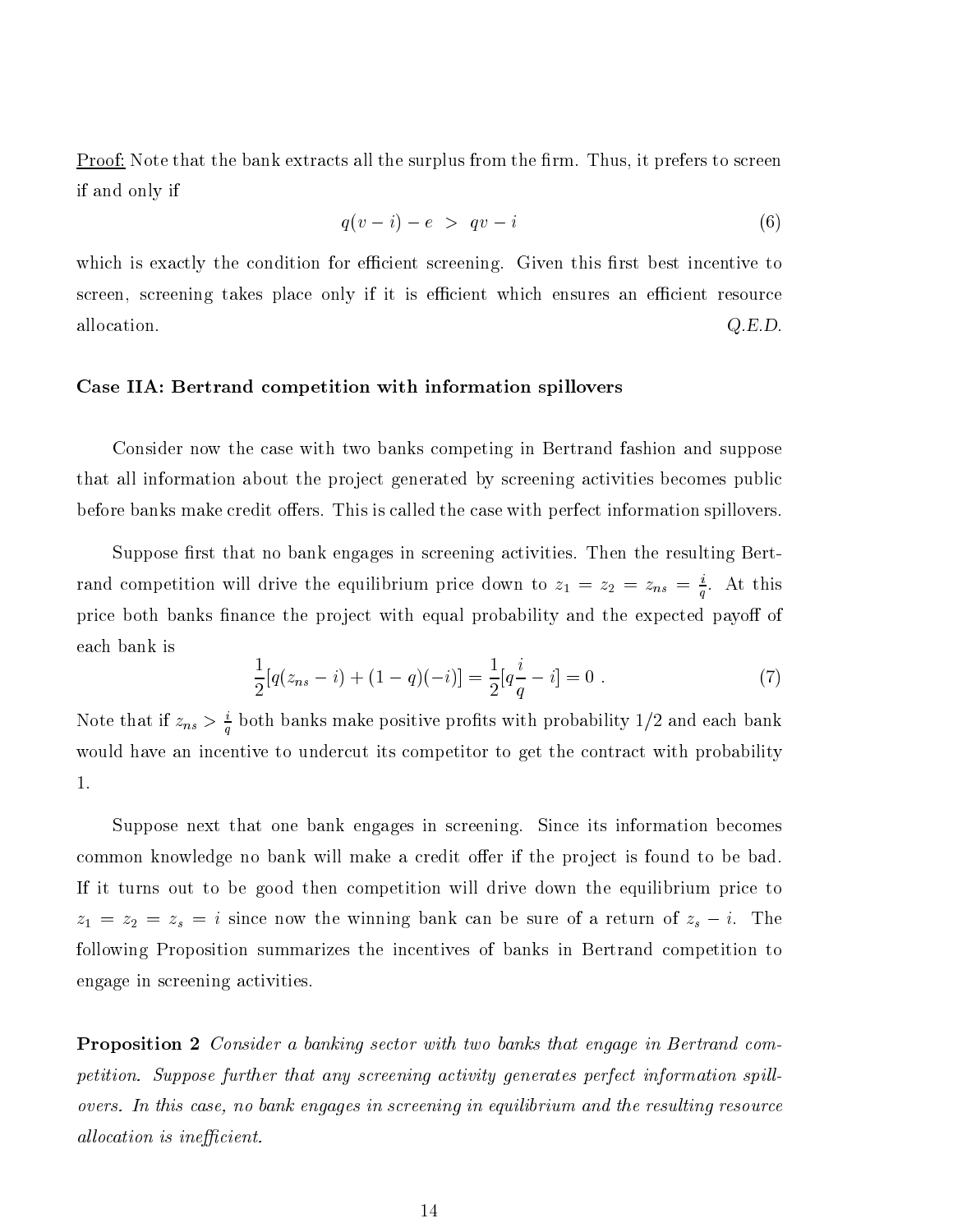<u>Proof:</u> A firm that engages in screening incurs cost  $e$  but its expected payoff is zero, independent of its screening activity. Thus, screening does not pay even if it is efficient to do so. Q.E.D.

The inefficiency of information acquisition and resource allocation stated in Proposition 2 reflects the free-rider problem in information collection with spillover effects.

#### Case IIB: Bertrand competition without information spillovers

If a bank can exclude its competitor from using its information screening becomes more attractive. However, from our analysis above we can conclude that it cannot be an equilibrium that both banks simultaneously engage in screening. Like in the case of information spillovers price competition would drive prices down to marginal cost and the information cost which is sunk at the time the credit offers are made would not be recovered. What are the incentives of a bank to engage in screening when the other bank does not? Before we consider the incentives we first have to analyse the price competition between an informed and an uninformed bank. The following Proposition characterizes the outcome of this price competition.

**Proposition 3** Suppose bank 1 knows the profitability of the project and bank 2 does not (or vice versa). Then there exists no price equilibrium in pure strategies, but there exists a mixed strategy equilibrium with the following features:

 $\bullet$  Bank 1 makes no offer if the project is bad. If it is good it chooses prices from the price range  $|\div, v|$  a  $q$ ,  $\cdot$  ] according to the following cumulative distribution function  $\cdot$ 

$$
F(z_1) = \frac{qz_1 - i}{q(z_1 - i)} \quad \forall z_1 \in [z_1, v) \quad and \quad prob(z_1 = v) = \frac{(1 - q)i}{q(v - i)} \ . \tag{8}
$$

Note that  $F(\underline{z}_1 = \frac{1}{q}) = 0$  and  $F(z_1 = v) = 1$ .

• Bank 2 makes no offer at all with probability  $\pi = \frac{1}{q(v-1)}$  and with probability  $(1 - \pi)$  $u$  chooses prices from the price range  $|\pm, v|$  a  $q$ ,  $\theta$  according to the following cumulative distribution function

$$
G(z_2) = \frac{(v-i)(qz_2 - i)}{(qv - i)(z_2 - i)}
$$
\n(9)

Note that  $G(\underline{z}_2 = \frac{1}{a}) = 0$  and  $G(z_2 = v) = 1$ .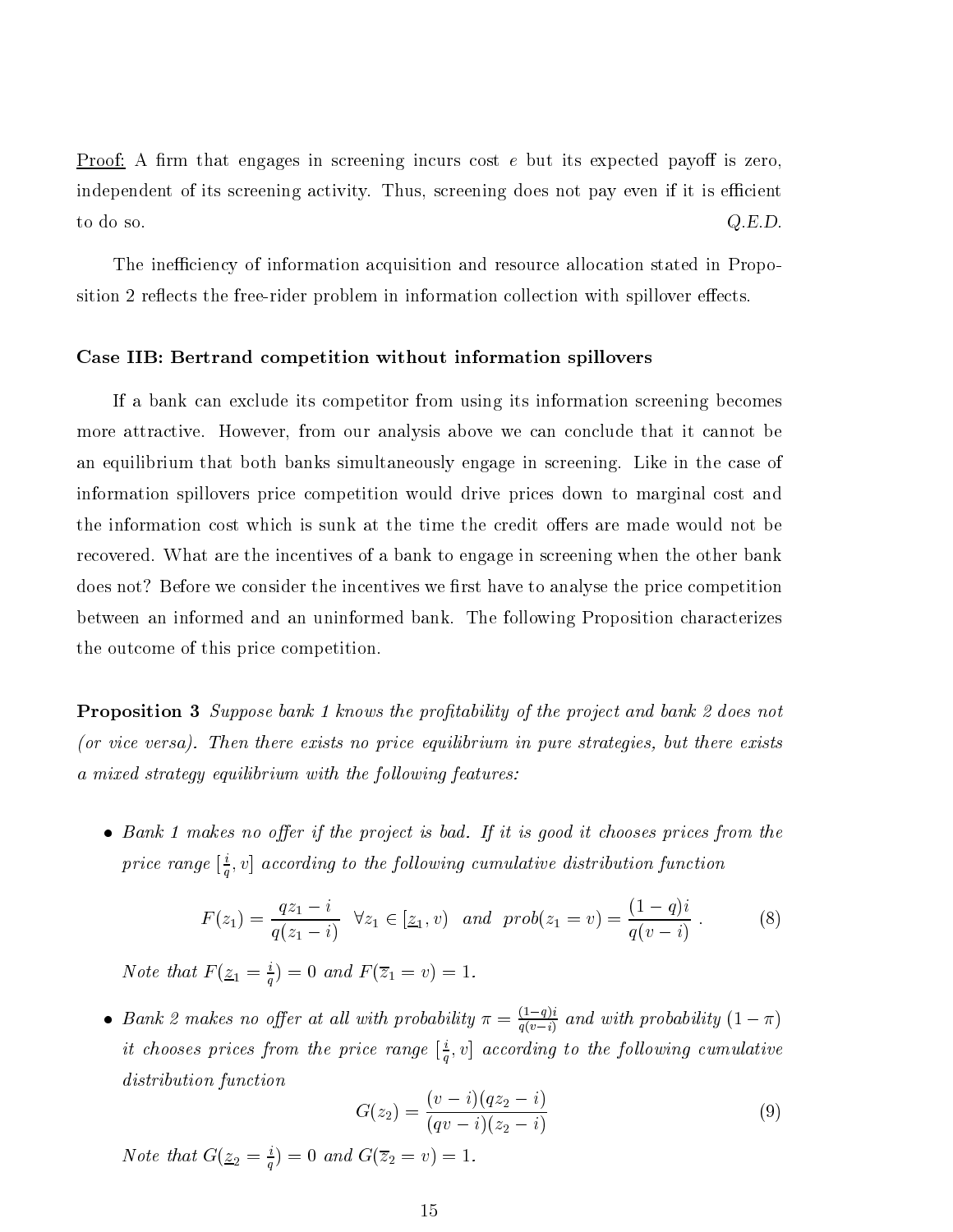• If the banks make different offers the firm accepts the lowest of the two. If both banks  $charge\ the\ same\ price,\ the\ firm\ randomizes\ between\ the\ two\ with\ equal\ probability.$ unless they both charge  $v$ , in which case it chooses bank 2 to finance the project.

The unique expected equilibrium payoffs of the two banks in any equilibrium are  $i(1-q)-e$ for bank 1 and zero for bank 2.

#### Proof: See Appendix.

Not surprisingly, banks that are engaged in Bertrand competition make much lower prots than a monopolistic bank. Only if a bank is better informed than its competitor can it make positive profits at all. Intuitively, one would expect that therefore a competitive bank has much smaller incentives to engage in screening than a monopolistic bank. The following Proposition compares the incentives competitive banks have to engage in screening with those of a monopolistic bank. This comparison also tells us how the resulting screening equilibrium affects the efficiency of resource allocations. Proposition.

Proposition 4 Consider a banking sector with two banks that engage in Bertrand competition. Suppose further that screening activities do not generate information spillovers.

- $\bullet$  In this case a bank has first best incentives to engage in screening if the other bank does not.
- There exists a unique symmetric mixed strategy equilibrium where each bank screens with probability  $\mu \equiv \frac{q}{i(1-q)}$ , with  $0 \leq \mu \leq 1$ . This probability  $\mu$  decreases in the screening cost e and it increases in the benefit of screening  $i(1-q)$ . The resulting resource allocation is less efficient than in case of a monopolistic bank.
- Furthermore, there exist two asymmetric pure strategy equilibria in each of which one firm screens with probability 1 and the other does so with probability 0. The resulting resource allocation is less efficient than in case of a monopolistic bank.

#### Proof: See Appendix.

Proposition 4 tells us that a competitive bank has exactly the same incentive to engage in screening as a monopolistic bank, provided its competitor does not screen.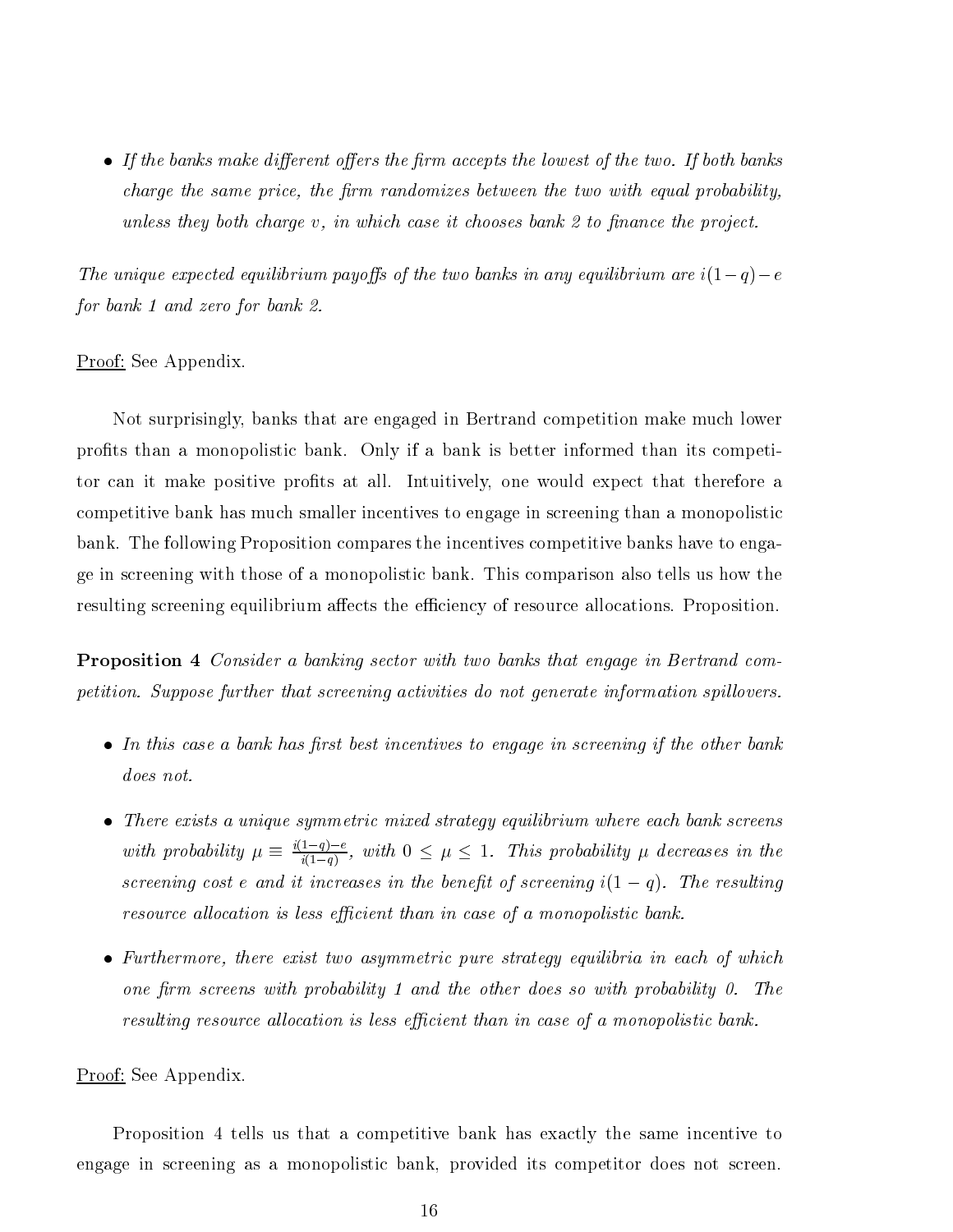This result may look surprising at first glance but the intuition is easy to explain. Note that in Bertrand competition with firms that have asymmetric cost the profits of the low cost firm reflect exactly its cost advantage. In our case the "cost advantage" of the informed bank is that it saves the expected investment cost in case the project is bad. Thus, if the informed bank competes against an uninformed bank its profit is equal to the investment cost saved due to its information advantage. This explains why it must have first best incentives to engage in screening.

However, the resulting resource allocation is less efficient than in case of a monopolistic bank. To see this consider first the case of the asymmetric equilibrium. Of course, the informed bank will never offer a credit to a firm with a bad project. But the uninformed bank cannot make its credit offer conditional on the type of the project. Since in equilibrium it makes a price offer with positive probability, there exists a positive probability that a bad project will be financed by the uninformed bank. This is of course inefficient.

Consider next the case of the symmetric equilibrium, where both firms engage in screening with positive probability less than one. In this case there are two additional sources for inefficiencies. First of all with positive probability no bank engages in screening which by assumption is inefficient because the screening cost saved are outweighed by the losses incurred by bad projects. Second, with positive probability both firms engage in screening. In this case screening costs are duplicated which is inefficient.

To summarize: A competitive bank has efficient incentives to engage in screening provided its competitor does not do so. However, the equilibrium resource allocation is less efficient than in case of a monopolistic bank because in equilibrium banks may screen too little or too much and it can happen that bad projects are financed even if one bank engages in screening.

# 4 Bank competition and restructuring incentives

In this section we study how bank competition affects the firm's incentive to invest in its project. We will call this investment the manager's restructuring effort.

Consider a manager who can make the project more profitable by spending some unobservable effort. We distinguish two possible restructuring technologies: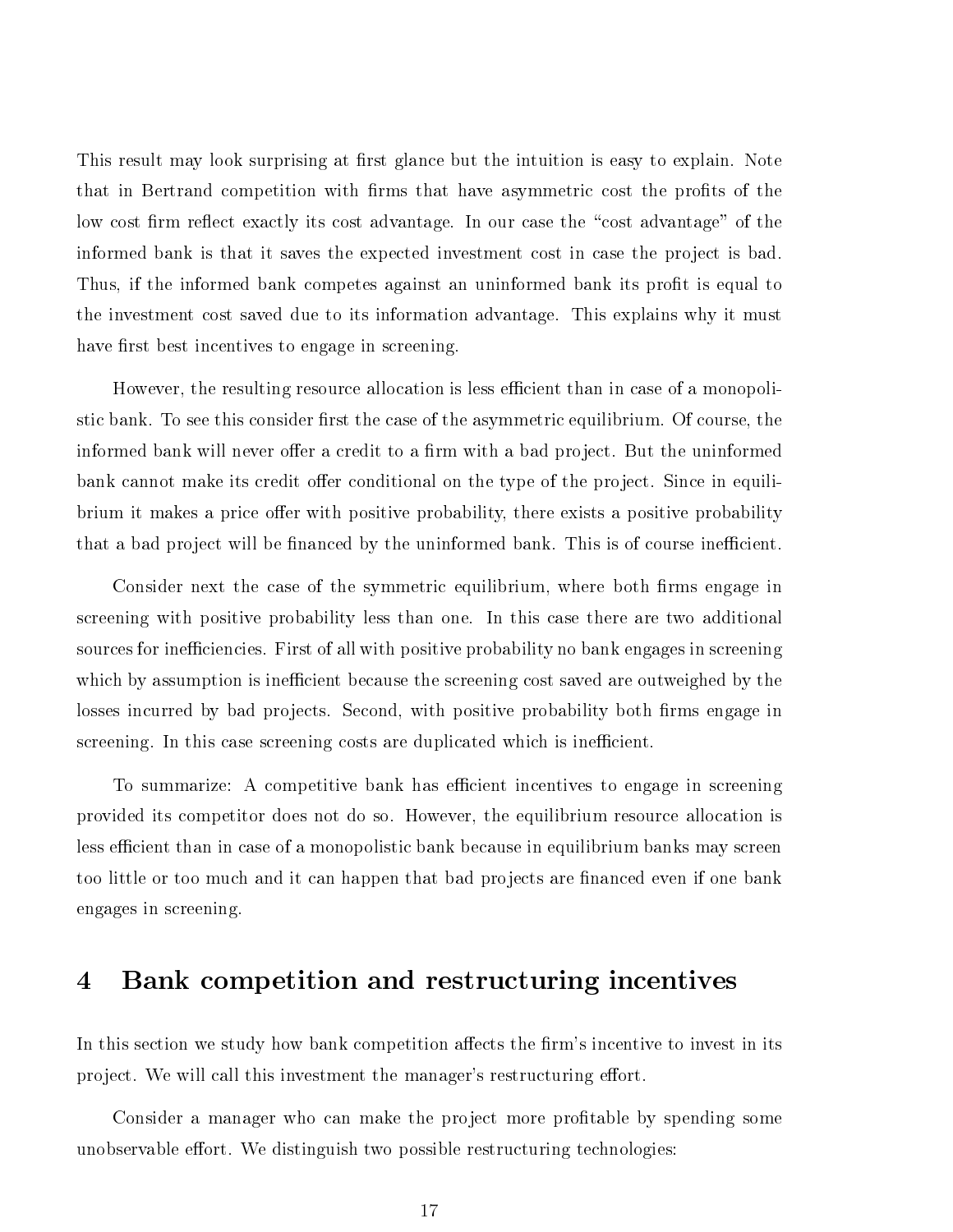- Technology A: The manager can increase payoff v of a good project from  $\underline{v}$  to  $\overline{v}$ ,  $\overline{v} > \underline{v} > i$ , if he spends an unobservable effort a.
- Technology  $\bf{B}$ : The manager can increase the probability of the project being good from  $\underline{q}$  to  $\overline{q}$  if he spends an unobservable effort b.

The time structure of the game is now as follows. At stage 0 the manager of the firm decides whether or not to spend effort on restructuring his firm. At stage 1 the banks decide (simultaneously) whether or not to engage in screening. At stage 2 the banks decide (simultaneously) what offer to make to the firm. At stage 3 the returns of the project are realized and the repayment is made.



Figure 2: Time structure with ex ante restructuring

We start by analyzing the restructuring incentives in case of technology A. Consider first a monopolistic bank. Note that the bank's incentive to screen the firm is unaffected by the possibility to invest in restructuring. In any case it will ask for the maximum possible price  $z = \overline{v}$  and the firm pays  $\overline{v}$  if it has restructured and <u>v</u> if it has not. The potential benefit of screening is again to avoid financing a bad project, i.e.  $i(1-q)$ , which by assumption is bigger than  $e$ , the cost of screening and the project is considered for screening and financing only if  $q(\underline{v}-i) - e > 0$ . In this case the manager has no incentive to invest in restructuring his firm. Since his restructuring effort is unobservable it has no effect on the bank's financing or screening decision and no effect on his monetary payoff either since the bank will appropriate all the returns anyway with its take-it-or-leave-it offer. Thus, restructuring is not profitable for the manager.

This is different in case of competition with information spillovers. Recall that in this case banks never screen in equilibrium. The equilibrium price which is asked,  $z = \frac{1}{q}$ , is independent of the value of a good project and thus not affected by the manager's restructuring effort. If the manager knows the project to be good and invests in restructuring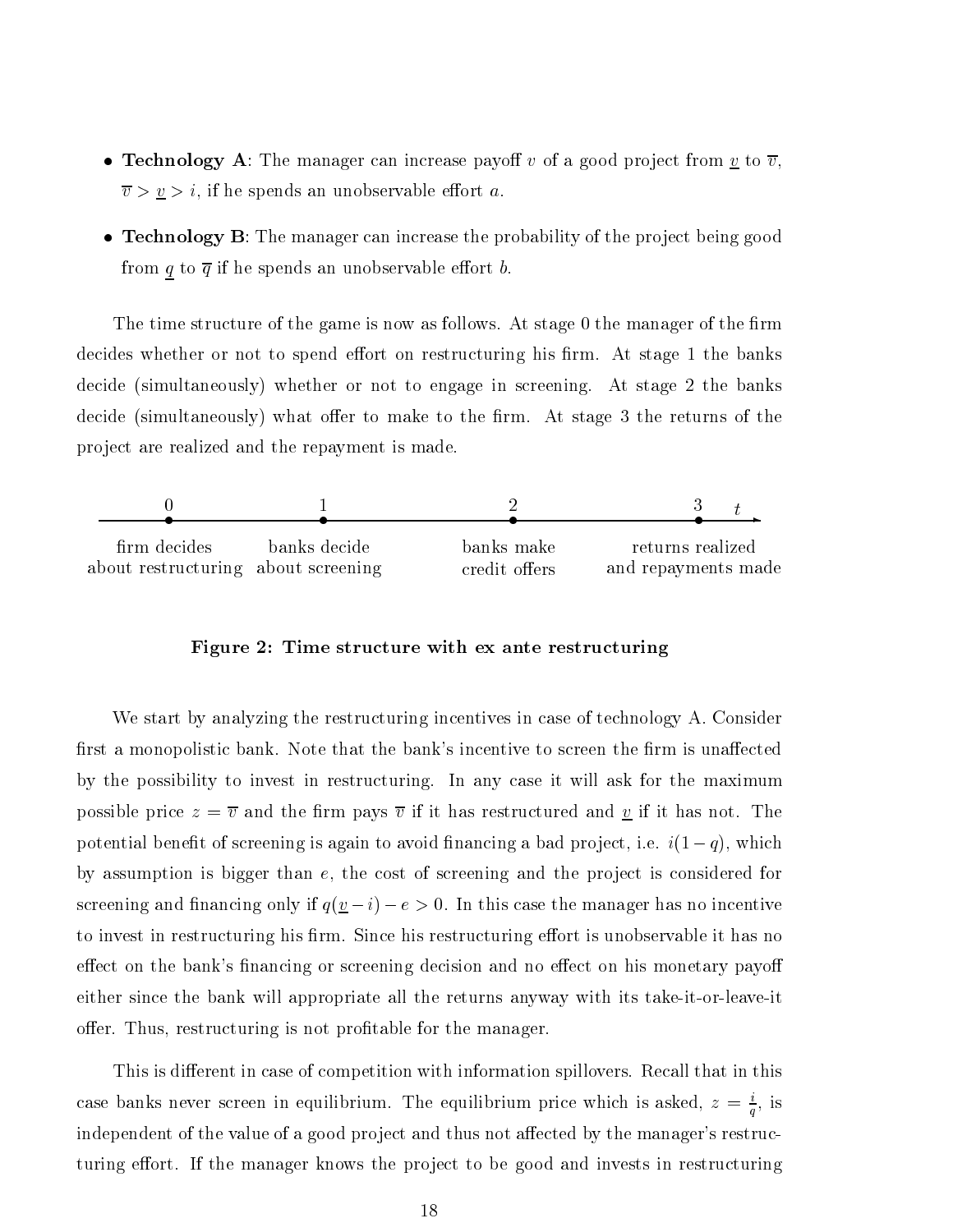his monetary payoff is  $\overline{v} - z - a$ , if he does not his payoff is  $\underline{v} - z$ . Thus, he chooses to restructure if  $\overline{v} - \underline{v} > a$ ; i.e. when it is efficient to do so. This implies that the manager has first best incentives to engage in restructuring.

Consider finally the case of competition without information spillover and suppose again that the manager knows that the project is good. In this case the price he expects to pay for a credit depends on whether banks screen or not. However, since his restructuring effort is unobservable until the returns of the project are realized this price cannot depend on his actual restructuring effort, only on the firms expectations about his restructuring efforts. This implies that again, the manager has efficient restructuring incentives. These considerations are summarized in the following Proposition.

**Proposition 5** Suppose the manager of the firm can restructure the firm according to technology A. Then he has efficient incentives to restructure in case of a competitive banking sector and no incentives to restructure in case of a monopolistic banking sector.

Let us turn now to restructuring technology B and consider again first the case of a monopolistic bank. Since the manager's effort is unobservable this case is interesting only if the monopolist is willing to screen the project if he expects that no restructuring has taken place; i.e.,  $(1 - q)i > e$ , and if the expected payoff is positive; i.e.,  $q(v - i) > e$ . What is the manager's incentive to invest in an increase of the probability of a good project? Since he is held down to a zero payoff by the monopolistic bank in any case he does not benefit from this restructuring effort and therefore, as with technology  $A$ , no restructuring takes place.

In a competitive banking sector this is different. Let us examine first the case of competition with information spillovers. If the banks expect that the manager did engage in restructuring, they will compete each other down to an equilibrium price of  $z_{ns} = \frac{1}{\overline{q}}$ . The manager's payoff if he restructures is thus  $\overline{q}$   $\left(v-\frac{i}{\overline{q}}\right)$  whereas it is  $\underline{q}$   $\left(v-\frac{i}{\overline{q}}\right)$  if he does not. He will do so if

$$
\left(\overline{q} - \underline{q}\right)\left(v - \frac{i}{\overline{q}}\right) > b\tag{10}
$$

in which case the banks' expectation is correct.6 Note that here the manager's incentives to restructure are not first best because the banks ask a price  $z_{ns} = \frac{1}{\overline{q}} > i$ . In case of

If  $(q - q)(v - \frac{1}{q})$   $\lt$  b there exists a second equilibrium where the manager does not engage in restructuring and the banks correctly think that he did not.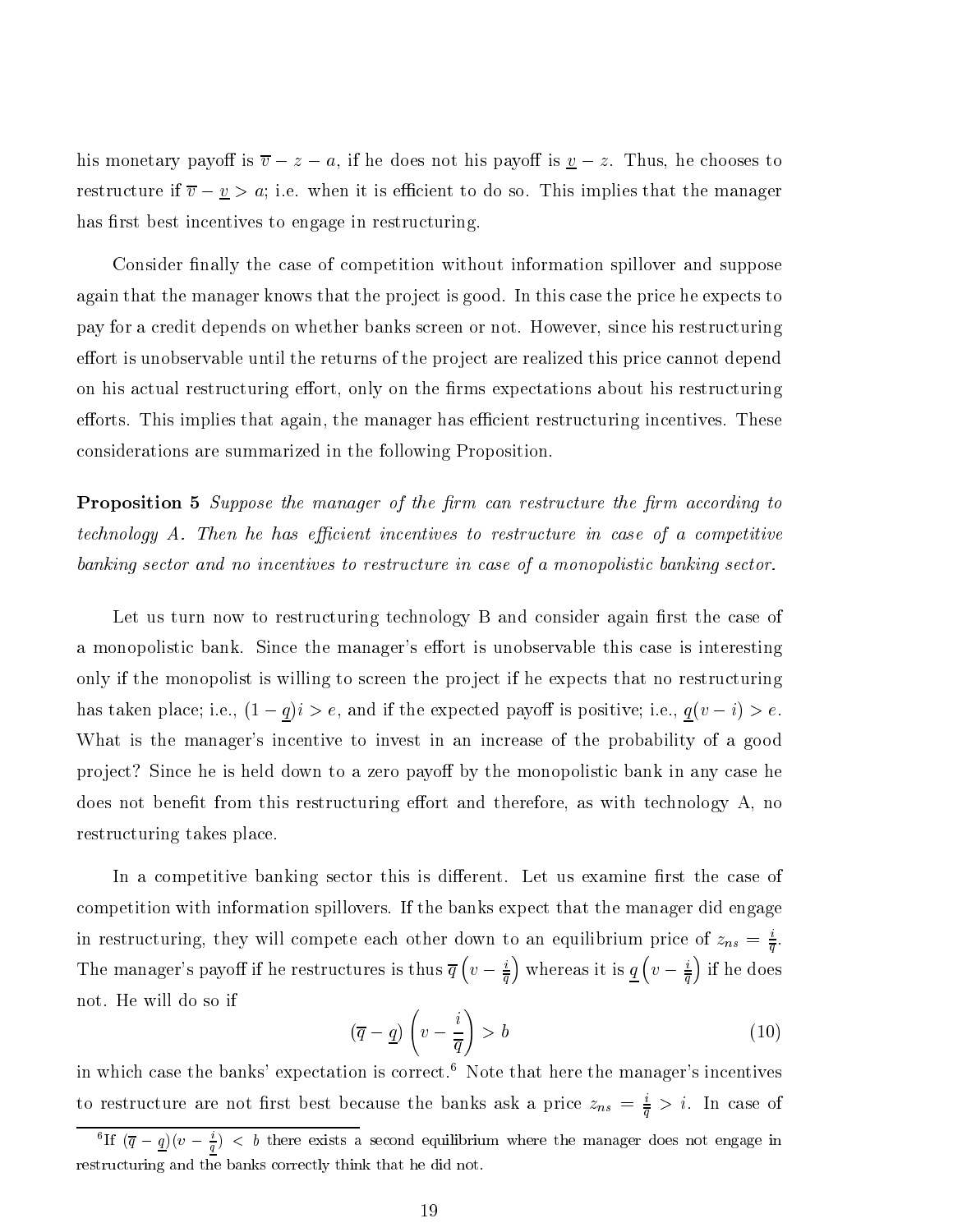competition without information spillovers the situation is similar, only the prices the manager expects to pay for the credit differ according to which of the banks is informed about the profitability of the project and accordingly so does his incentive to restructure. Our discussion is again summarized in the following Proposition.

**Proposition 6** Suppose the manager of the firm can restructure the firm according to technology B. Then he has positive, but not first-best incentives to restructure in case of a competitive banking sector and no incentives to restructure in case of a monopolistic banking sector.

Let us now turn to the question which competitive setting does best if we take both incentive problems, screening and restructuring, into account. A comparison with our analysis in the previous section reveals that there is a tradeoff. A monopolistic bank guarantees efficient resource allocation with respect to screening but destroys all incentives of the firm to engage in restructuring. Competition means less efficient resource allocation with respect to screening activities but better, in some cases even efficient incentives to restructure the firm. The following proposition considers some extreme cases for which we can establish a clear hierarchy among these different competitive cases.

- **Proposition 7** (i) Suppose the benefits of restructuring according to technology A or B are negligible. Then social welfare is highest under a monopolistic banking sector.
	- $(iii)$  Suppose the benefits of restructuring according to technology A or B are nonnegligible and the costs of screening are negligible; i.e.,  $e \rightarrow 0$ . Then social welfare is highest under competition without information spillovers.
- (iii) Suppose the benefits of restructuring according to technology  $A$  or  $B$  are nonnegligible but the benefits of screening are negligible; i.e.  $e \longrightarrow i(1 - q)$ . Then social welfare is highest under competition with information spillovers.

Proof: See Appendix

Our analysis so far shows that competition in the banking sector stimulates restructuring of firms because firms receive a larger share of the additional surplus they generate.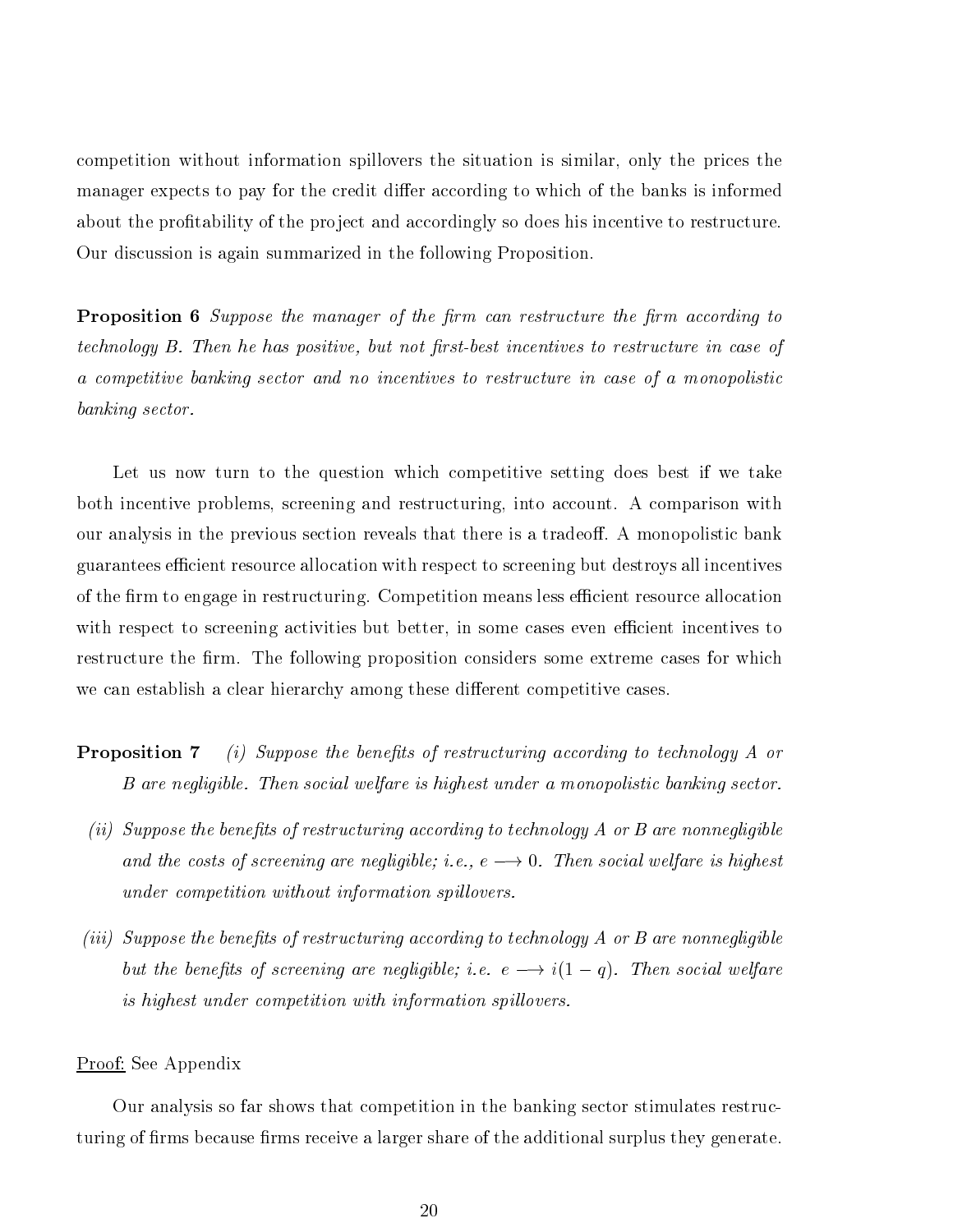At the same time the disadvantages of a competitive banking sector are smaller the smaller the screening cost but only if information spillovers can be prevented. This suggests a positive role of competition for the efficiency of the credit allocation and restructuring of firms in transition economies.

An interesting issue to explore is how restructuring incentives of the firm's manager change if the restructuring investment is made only after screening has taken place. One would expect that in this case a monopolistic bank would refrain from appropriating the entire surplus in order to give some incentives to the manager to increase the value of his company. However, compared to competitive pricing the monopolistic price will still be too high to give first best restructuring incentives. A formal analysis of this possibility is left for future research.

In this paper we have focussed on two incentive problems that play a crucial role for the efficiency of corporate finance and corporate control in transition economies: screening activities by banks that provide credits and restructuring activities by firms that need credits. This kind of two-sided incentive problems typically suffer from the problem that the two parties involved have to share the joint surplus. This makes it often impossible to give efficient incentives to both sides at the same time. In our set-up one might therefore expect that screening is efficient if the bank can appropriate all the returns in the monopolistic banking sector and that restructuring is efficient if the firm can appropriate all the returns in the competitive banking sector but that no market structure can provide efficient incentives to both sides. Surprisingly, our analysis showed that this intuition is not entirely correct. Even in a competitive banking sector banks have an incentive to engage in screening although their overall payoff is much smaller. Thus, if screening is not too costly total welfare is maximized in a competitive banking sector. This is due to the fact that the screening incentives depend on the difference between payoffs with and without screening rather than on the absolute payoff in case of screening alone.

Before we conclude that countries in transition should encourage competition in the banking sector we want to discuss some issues not considered in our analyis that may be of relevance for the overall appraisal.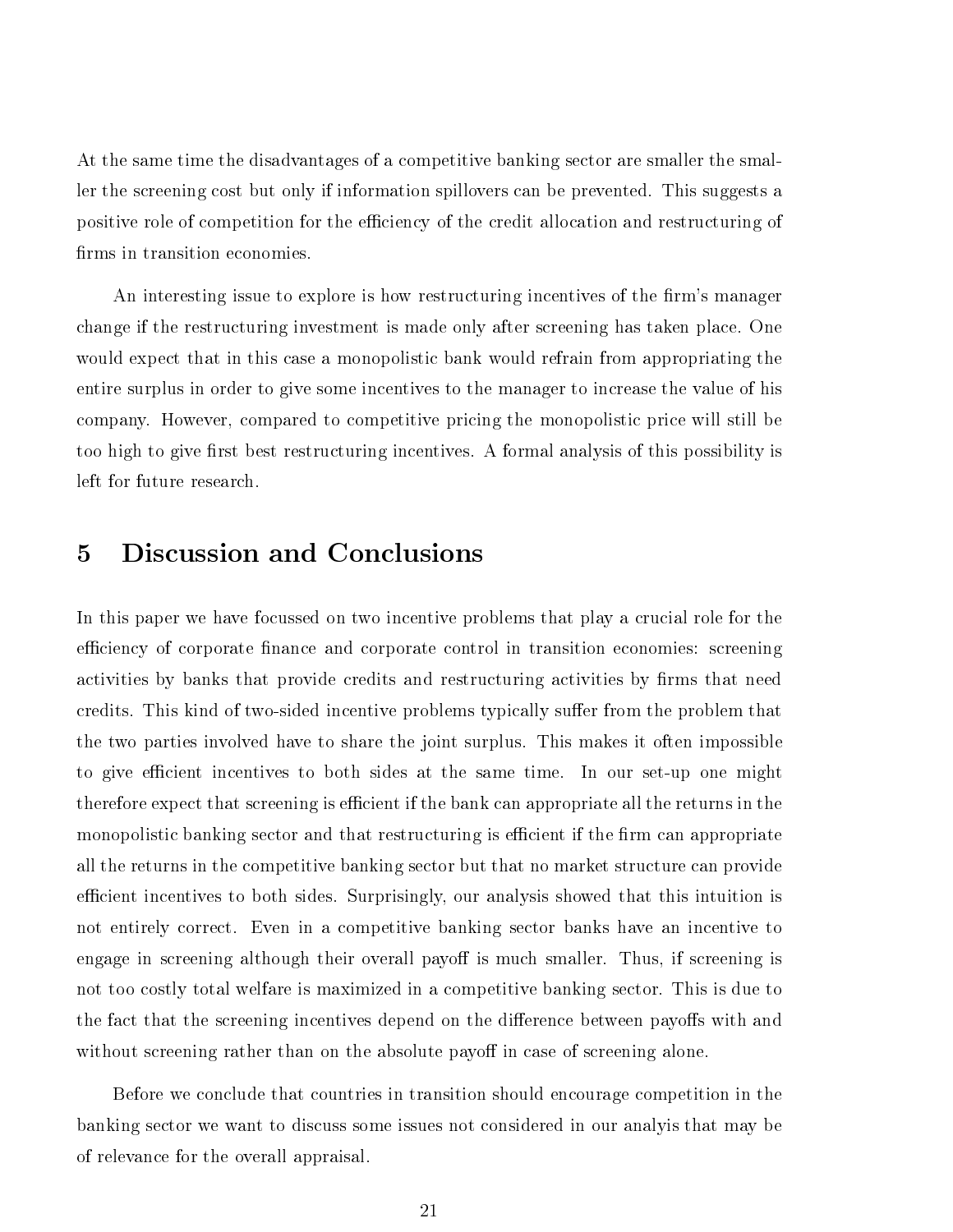First of all, we have not modelled competition for deposits and assumed instead that each bank has enough resources to finance the project in question. As we have argued above, this seems to be justied as long as most banks in transition economies rely on central bank money or the money market to provide credits. But as this will change the question arises how the competition for deposits affects the total amount of deposits available and the competitive structure of the banking sector. In this context, another interesting question is how the presence of foreign banks does affect the availability of financial resources, i.e. to what extend there will be an inflow of capital from abroad.

Second, throughout the paper we have assumed that the screening incentives of bank managers and the restructuring incentives of the firm's manager are driven by the monetary payoff of their enterprise. It is often argued that this is not a realistic assumption in the presence of a separation of ownership and control of a firm. But as long as the managers' incentives are at least positively related to their firm's profits our analyis still leads to the right conclusions as far as the relative efficiency of different market structures for the banking sector is concernced.7

The results of our analysis might change, however, if we allow motives other than profit maximization to play a role. Consider first the case of banks. Here an important issue that could affect bank managers' behavior is the possibility of bankruptcy of banks. It seems reasonable to assume that the likelihood of a bank's bankruptcy increases with the degree of competition in the banking sector (see MATUTES and VIVES). Theoretically, allowing for bankruptcy could have two opposing effects. If the manager is negatively affected by bankruptcy because he loses his job then the threat of potential bankruptcy induces managers in the competitive banking sector to engage more in screening activities. If, however, he is not negatively affected by a bankruptcy and cares only about the profits of the bank the possibility of bankruptcy makes him willing to take on a higher risk by screening less. The point is that a potential bankruptcy makes a competitive bank less likely to actually suffer from the losses of a bad project than a monopolistic bank.

A priori, it is not clear which effect is more relevant for transition economies. It seems that bank managers so far have sunered nttle if their bank got in imancial distress. Th

<sup>7</sup>SCHMIDT [1997] analyzes whether a manager's incentive scheme designed by the owners of a rm varies systematically with the market structure in which the firm operates. He gives sufficient conditions for this relationship to be monotonic.

<sup>8</sup>AGHION, BOLTON and FRIES [1998] point out another problem that may arise if bank managers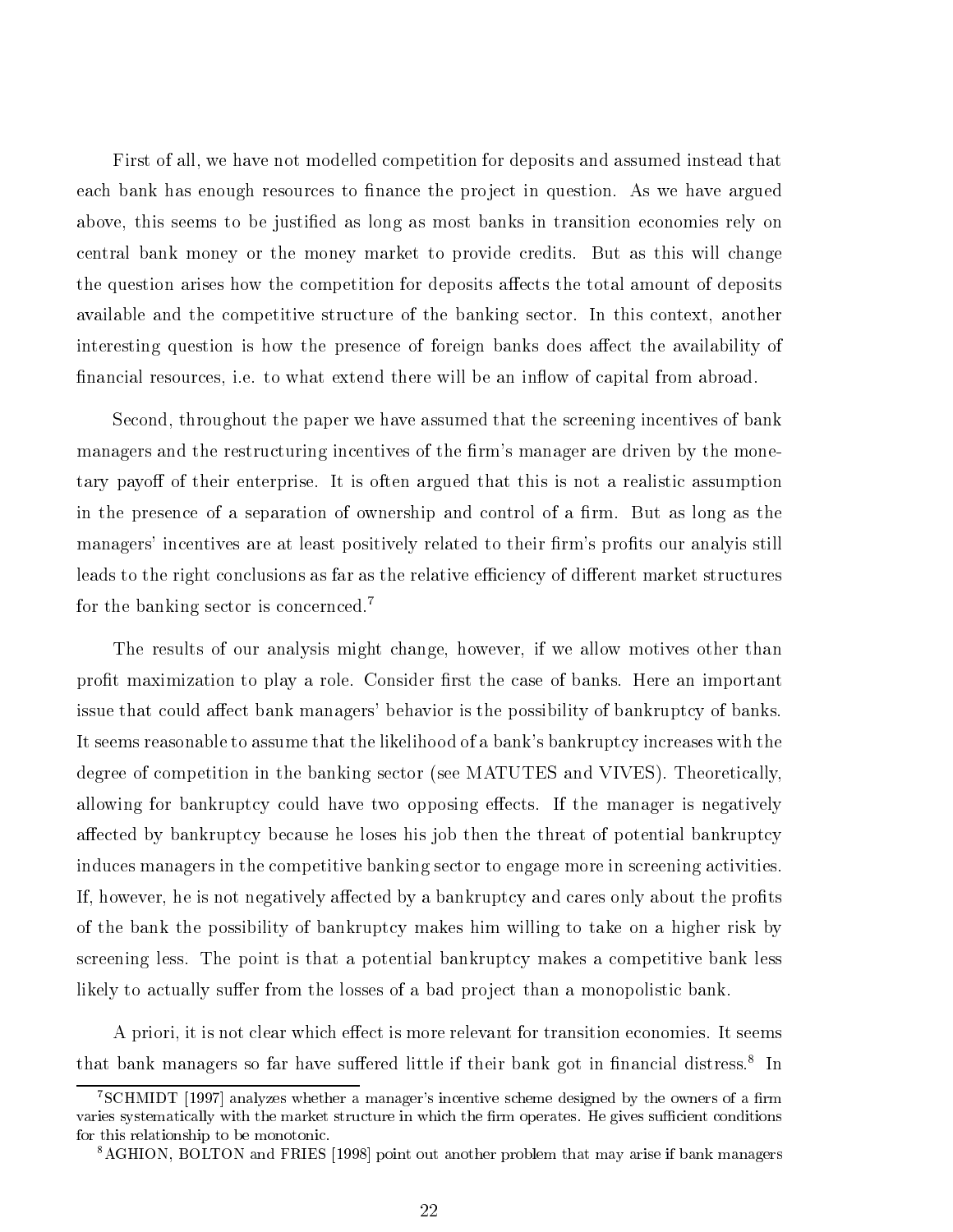many countries banks still face a soft budget constraint and are recapitalized if they are in danger of bankruptcy. This suggests that the threat of bankruptcy does not increase the banks' screening incentives.

Consider next the manager of the firm and suppose that his restructuring incentives are not driven by the profits of the firm but rather by the fact whether or not his firm does indeed obtain a credit and is thus able to carry out the investment project. Think of a manager who is not given any monetary incentives by the owners of the firm but instead enjoys rents and perquisites if the investment project is financed and carried out. In this case competition in the banking sector would be bad for his restructuring incentives because it would imply less screening and thus a higher chance to obtain a credit even in case of a bad project. Here, a monopolistic banking sector would lead to more screening and thus indirectly also to more restructuring.

Despite these arguments we feel confident that the assumptions and conclusions of our model are relevant for transition economies. The point is that in many transition economies the problem of diverging interests due to a separation of ownership and control is still less prevalent precisely because of the dominance of insider control. As our discussion in Section 2 shows, if managers control and appropriate large parts of a firm's prots it seems not too unrealistic to assume that they are interested in maximizing the firm's monetary payoff. We also think that at the current state more weight should be given to restructuring incentives than to screening incentives because the most important problem seems to be to encourage firms to develop good projects at all. This again points to encouraging competition in the banking sector. Having said this one must acknowledge that encouraging bank competition is difficult, at least in the short run, in so far as the human capital necessary to monitor and screen firms is in scarce supply and cannot be quickly increased if the number of competing banks grows.

have to fear sanctions in case of bankruptcy. In this case they may choose to misrepresent the true stat of protability of their bank to avoid bankruptcy procedures.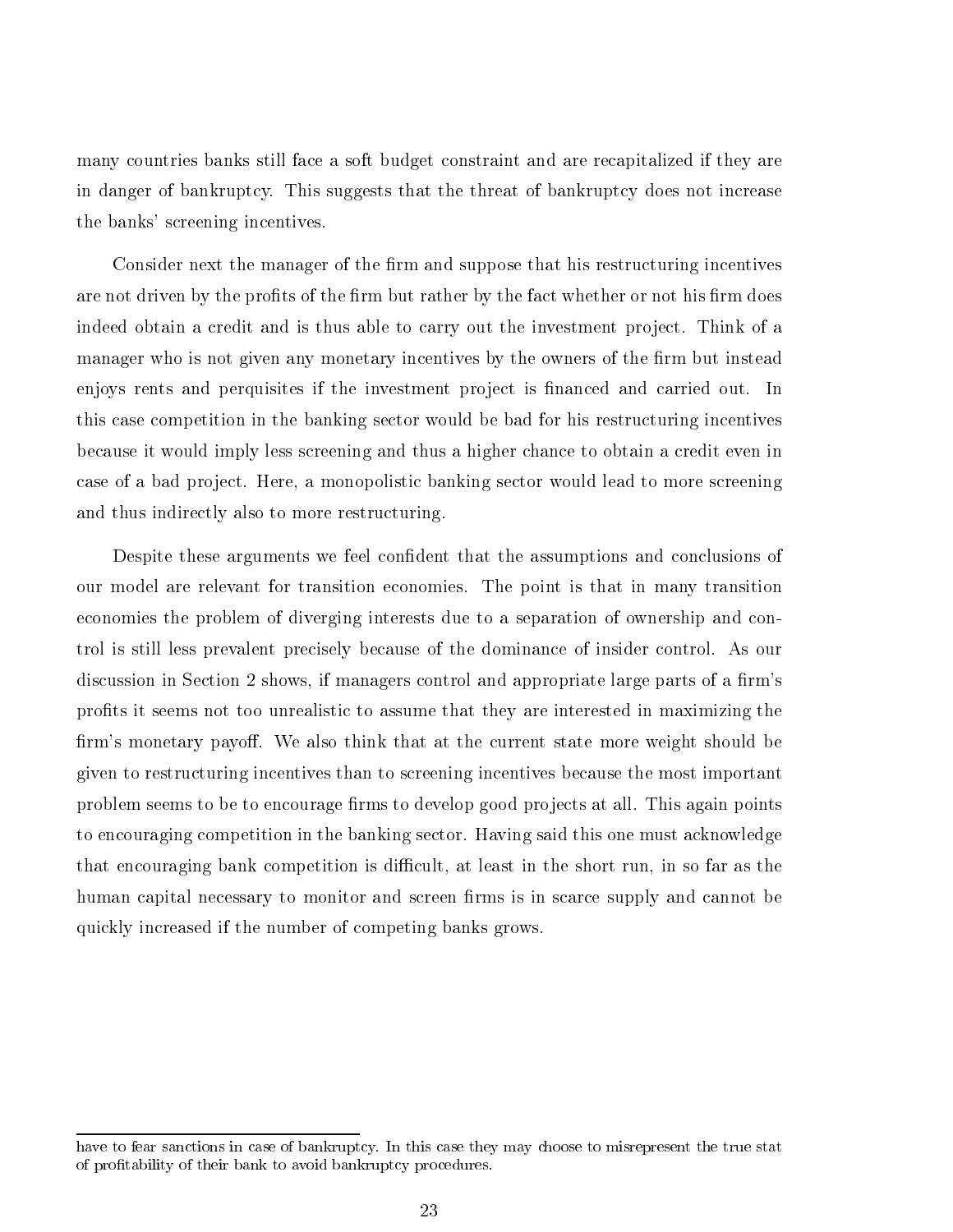# Appendix

#### Proof of Proposition 3:

We show first that there cannot exist an equilibrium in pure strategies. To see this suppose first that there exists a symmetric equilibrium with  $z_1 = z_2 > i$ . If the project is good bank 1 has an incentive to undercut bank 2 to finance the project with probability 1. If the project is bad bank 1 is better off not making a credit offer at all. Suppose next  $z_1 = z_2 = i$ . Then bank 2 is sure to make losses if the project is bad and cannot make any profits if the project is good. Thus, it would be better off not to make an offer at all.

It is also not possible that there exists an asymmetric equilibrium in pure strategies. To see this suppose  $i \leq z_1 < z_2$ . If the project is good bank 1 would prefer to increase its price such that  $z_1 = z_2 - \epsilon$ . If the project is bad bank 1 would prefer not to make any offer at all. Suppose next  $i < z_2 < z_1$ . If the project is good bank 1 prefers to deviate and offer  $z_2 - \epsilon$ . Suppose next  $i = z_2 < z_1$ . In this case bank 2 is sure to make losses if the project is bad and cannot compensate this by making profits if the project is good. Thus, it would be better not to make an offer at all.

To prove that there exists an equilibrium in mixed strategies as described in the proposition we have to check that these strategies are mutually best replies.

• Consider first bank 2: To be indifferent between the prices from the price range above and not making an offer at all it must be true that

$$
q[(1 - F(z2))(z2 - i)] + (1 - q)(-i) = 0 \quad \forall z2 \in [\frac{i}{q}, v)
$$
 (11)

It is easy to check that the c.d.f. specified above satisfies this condition. Furthermore, it is easy to see that if bank 2 charges  $z_2 = v$  its payoff is

$$
q \cdot prob(z_1 = v)(v - i) + (1 - q)(-i) = 0.
$$
 (12)

• Consider next bank 1: To be indifferent between the prices from the price range above it must hold that

$$
\pi(z_1 - i) + (1 - \pi)(1 - G(z_1))(z_1 - i) \tag{13}
$$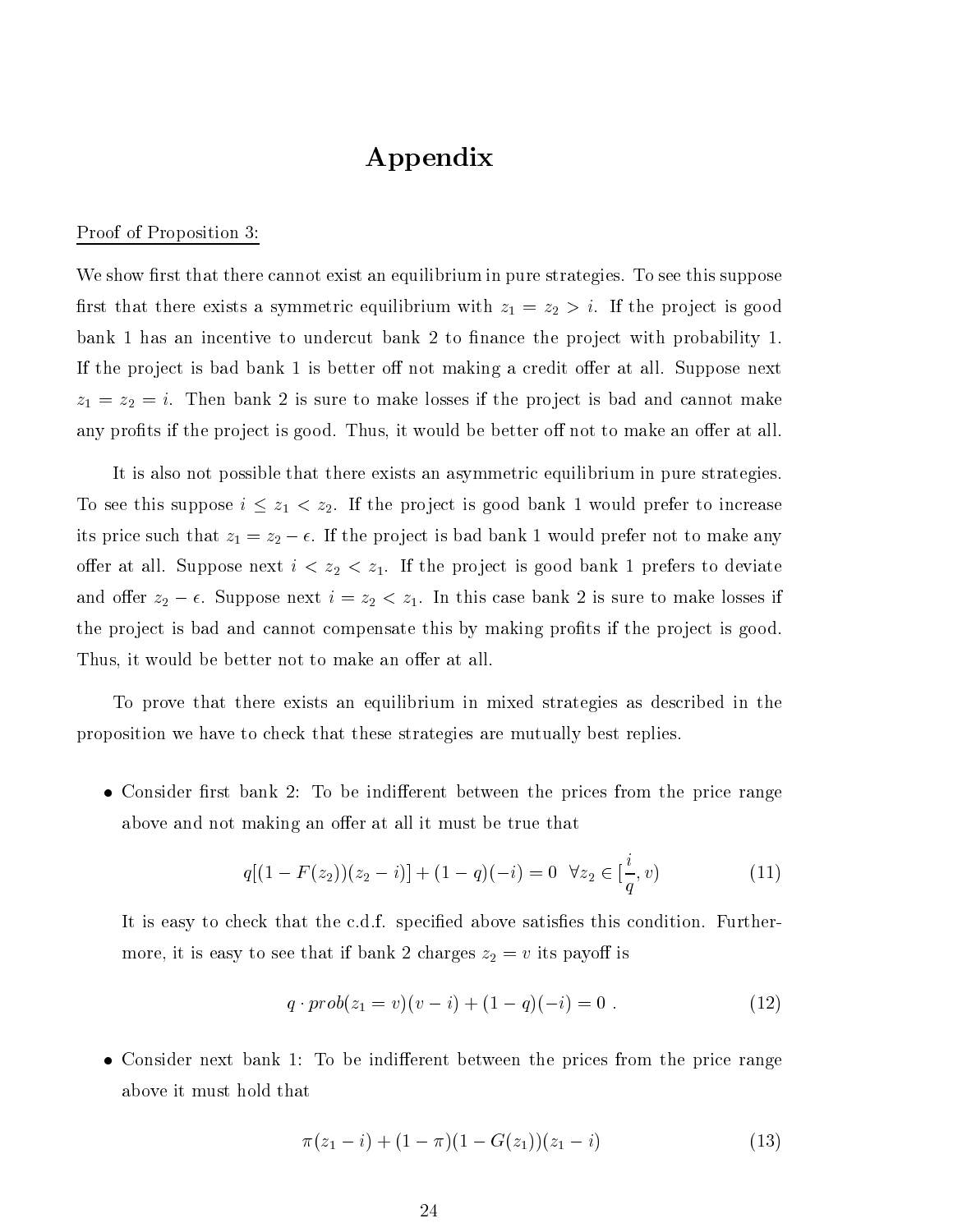is the same for all prices from this price range. It is easy to check that this is indeed true given the probability functions specified above and that the expected payoff of bank 1 for any price from this price range is equal to  $\frac{1}{q}(1-q)^i$ .

• Consider finally the firm. If both prices are the same it is indifferent which bank to choose and thus any choice is optimal. If the two offers differ then its strategy to choose the low price offer is also optimal.

To prove that the equilibrium payoffs of the game are unique we proceed as follows:

- In any equilibrium it must be the case that bank 1 makes no offer that is accepted with positive probability if the project is bad. Otherwise it would make losses with positive probability which could be avoided by not making an offer at all.
- The lowest possible price bank 2 offers,  $\underline{z}_2$ , cannot be lower than  $\frac{1}{q}$ . If bank 2 offers  $z_2$  it knows that with probability (1-q) the project is bad in which case bank 1 makes no offer that is accepted with positive probability. If the project is good, the best it can hope for is that its credit offer is accepted with probability 1. Thus, its expected payon when onering  $\underline{z}_2$  is at most  $q(\underline{z}_2 - i) + (1 - q)(-i)$ . Thus,  $\underline{z}_2 \geq \frac{1}{q}$ since otherwise bank 2 would better not make an offer at all.
- In a mixed strategy equilibrium it must be the case that the lowest price offered by each bank is the same for both. Suppose this were not the case, i.e.  $z_1 < z_2$ . Then bank 1 would be sure to be chosen as creditor when offering  $\underline{z}_1$ . But he would equally be sure when offering  $z_1 + \epsilon < z_2$  and his profits would be higher, and vice versa for bank 2.
- If bank 1 chooses  $\underline{z}_1 = \frac{1}{q}$  in case of a good project, this offer must be accepted with probability 1, otherwise it would be better to choose  $\underline{z}_1 - \epsilon$  which is accepted with probability 1 since bank 2 never undercuts  $\underline{z}_2 \geq \frac{i}{q}$ . Thus, bank 1's expected payoff when choosing this price is  $\frac{1}{q} - i = \frac{1}{q}(1 - q)i$ .
- It cannot be the case that the two banks both choose a particular price with positive probability. This would imply that with positive probability a draw would occur and they would have to split demand. In this case each bank would be better o by offering a price that is  $\epsilon$  lower with the same probability and capture all of the demand instead.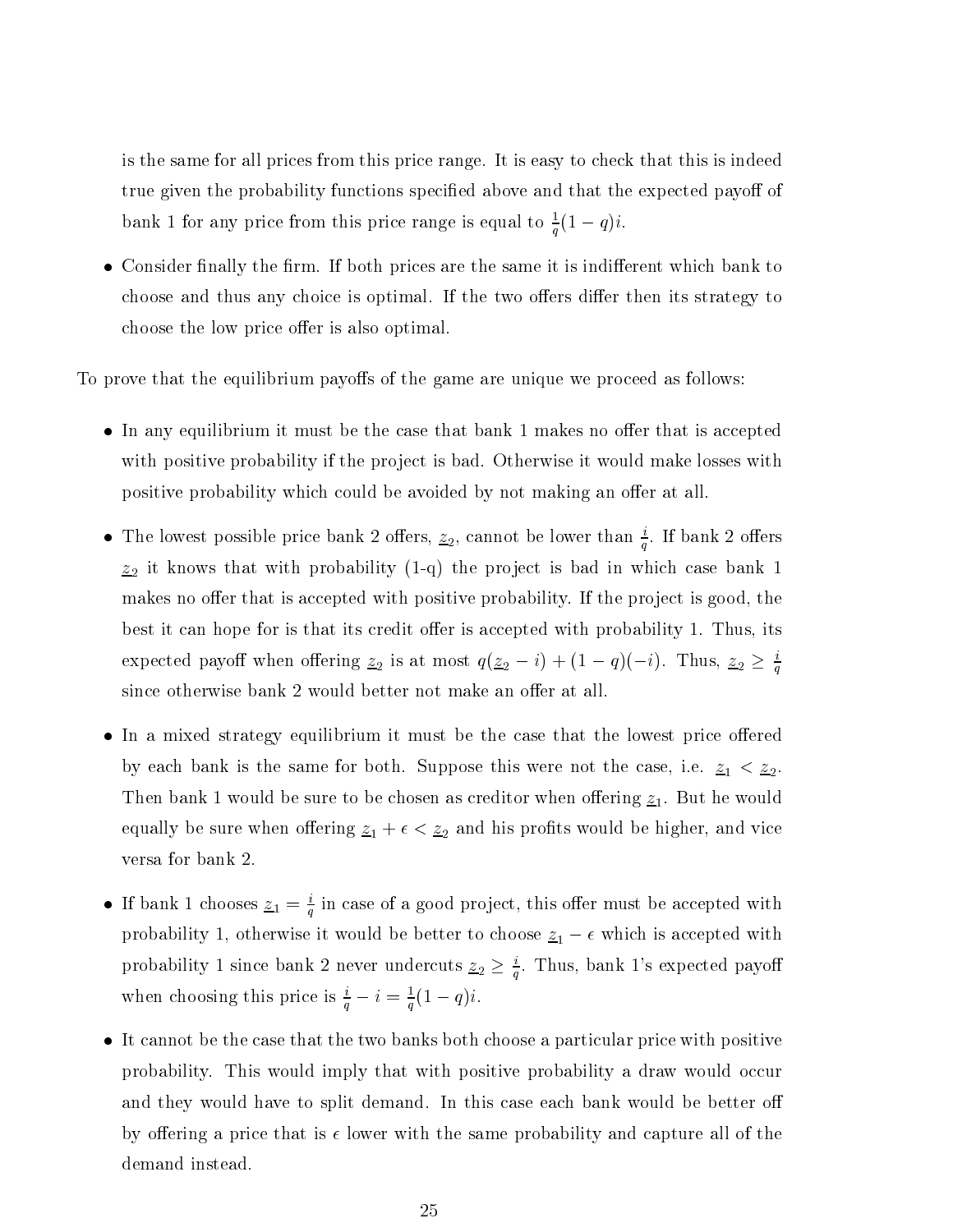• When bank 1 offers its highest price  $\overline{z}_1$ , its expected payoff must be the same as when it offers its lowest price, i.e. it must be positive. This implies that it cannot be the case that bank 2 offers prices smaller than  $\overline{z}_1$  with probability 1 because in this case bank 1 would never succeed with its offer and its payoff would be zero. If bank 1 offers  $\overline{z}_1$  with probability zero this implies that bank 2 must offer prices which are undercut by bank 1 with probability 1 and its expected payoff for these prices is zero. If instead bank 1 offers  $\overline{z}_1$  with positive probability then bank 2 must offer higher prices or not make an offer at all with positive probability instead because it cannot be that both offer the same price with positive probability. Again, bank 2's payoff from these offers would then be zero. This implies that bank 2's expected payoff must be zero in equilibrium.

Bank 1's ex ante expected payoff when engaging in screening is thus  $q(\frac{1}{q}(1-q)i)-e=$  $(1 - q)i - e$  since with probability q the project will turn out to be good in which case its pronts are  $\frac{1}{q}(1-q)i$  as shown above. The expected ex ante payon of bank 2 which does not engage in screening is zero.  $Q.E.D.$ 

#### Proof of Proposition 4:

Consider without loss of generality that bank 2 does not engage in screening. Then bank 1's expected payoff if it is does so is  $(1 - q)i - e$  as shown in Proposition 3. If bank 1 does not engage in screening the resulting Bertrand competition between two uninformed banks will lead to zero profits for bank 1. Thus, bank 1 has an incentive to screen if bank 2 does not if  $(1 - q)i - e > 0$  which is exactly the efficiency condition for screening.

If bank 2 engages in screening with probability  $\mu$  then bank 1's payoff in case of screening is

$$
\mu(-e) + (1 - \mu)[i(1 - q) - e] = \tag{14}
$$

$$
\left(1 - \frac{i(1-q) - e}{i(1-q)}\right)[i(1-q)] - e = 0\tag{15}
$$

which shows that bank 1 is just indifferent between screening and not screening and vice versa for bank 2.

Note that

$$
\frac{d\mu}{de} = -\frac{1}{i(1-q)} < 0 \tag{16}
$$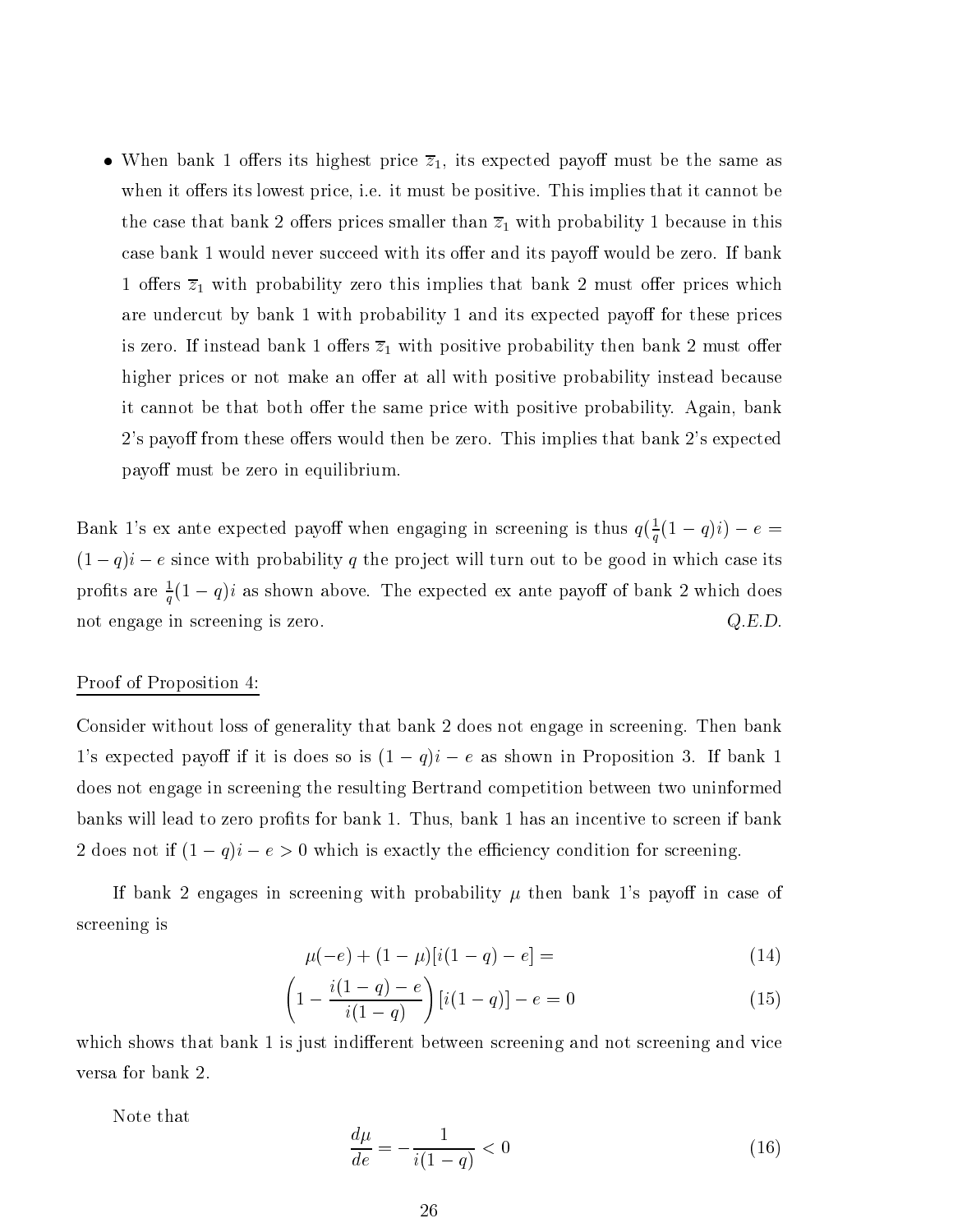Furthermore

$$
\frac{d\mu}{di(1-q)} = \frac{i(1-q) - [i(1-q) - e]}{i^2(1-q)^2} > 0.
$$
\n(17)

Note that with probability  $(1 - \mu)^2$  no bank gets informed in equilibrium which is inefficient. With probability  $\mu^2$  both banks get informed and the resulting duplication of screening costs is inefficient. With probability  $2(1 - \mu)\mu$  only one firm gets informed in which case there is still the problem that the uninformed bank makes an offer to a firm with a bad project with positive probability which is also inefficient.

Finally note that it is optimal for bank 1 to engage in screening if bank 2 does so with probability 0 and it is optimal for bank 2 not to engage in screening if bank 1 does so with probability 1 (and vice versa). However, given the mixed strategy price equilibrium described in Proposition 3 the uninformed bank 2 makes a credit offer to a firm with a bad project with positive probability which is inefficient. However, there is no inefficiency due to a duplication of screening cost or due to no screening taking place at all like in the symmetric mixed strategy screening equilibrium.

#### Proof of Proposition 7:

Proof of Part (i): This follows from the Propositions 1-4.

Proof of Part (ii): Consider the case of a symmetric equilibrium in Case IIB. If the cost of screening  $e \longrightarrow 0$ , then the probability for each bank to engage in screening  $\mu = \frac{\lambda^2 - 1}{i(1-q)}$ converges to 1 i.e. the probability of an uninformed bank making an offer to a firm with a bad project becomes negligible. Furthermore, the inefficiency resulting from a duplication of screening cost becomes negligible. Thus, social welfare under competition without information spillover is higher than in case of a monopolistic bank because it ensures first best restructuring incentives in case of technology A and nonnegligible positive restructuring incentives in case of technology B at negligible efficiency cost due to too little or too much screening. Similarly, social welfare under competition without information spillover is higher than under competition with information spillover because the restructuring incentives are the same in case of technology A and even higher in case of technology B. In the latter case the probability of both banks engaging in screening converges to 1. This implies that the manager pays a price of only  $i$  instead of  $\frac{1}{\overline{q}}$  like in competition with spillovers. Furthermore, the efficiency gain of screening in case of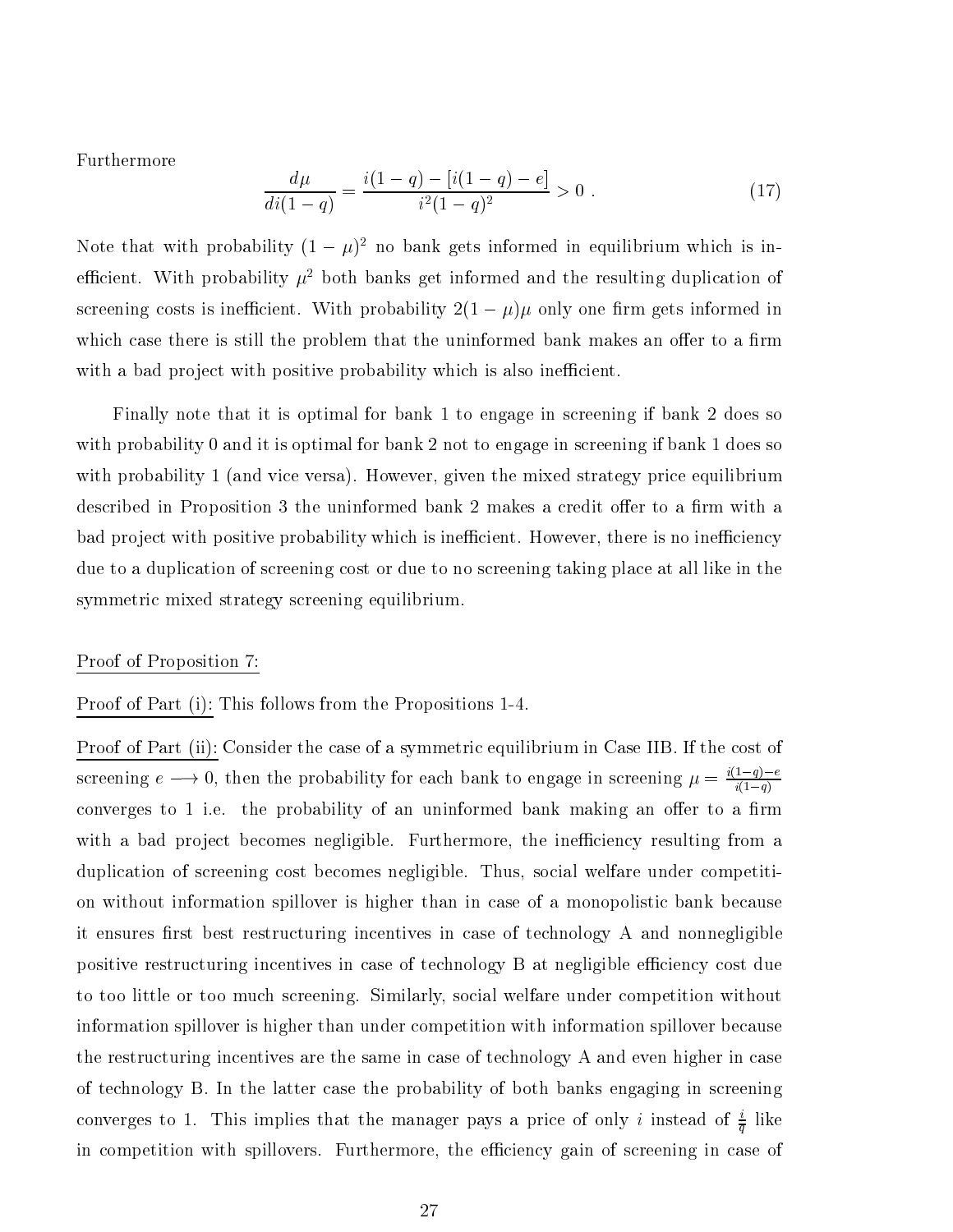competition without spillovers is positive. The potential inefficiencies from a duplication of screening cost or inefficient screening but still financing bad projects by an uninformed bank become negligible.

### Proof of Part (iii):

If the benefits of screening become negligible then competition with information spillovers dominates monopolistic banking because the efficiency loss due to no screening becomes negligible while the potential gain from restructuring favors competition. The comparison with competition and information spillovers reveals that the advantages of the latter case with respect to screening become negligible as e converges to  $i(1 - q)$ . At the same time the disadvantage of a duplication of screening costs if both banks engage in screening is still nonnegligible. In case of technology A, the restructuring incentives under both competitive cases are the same. In case of technology B any potential disadvantages of competition with spillovers become negligible as the probability of both banks being informed in competition without spillovers converges to zero. Hence competition with spillovers dominates.

Q.E.D.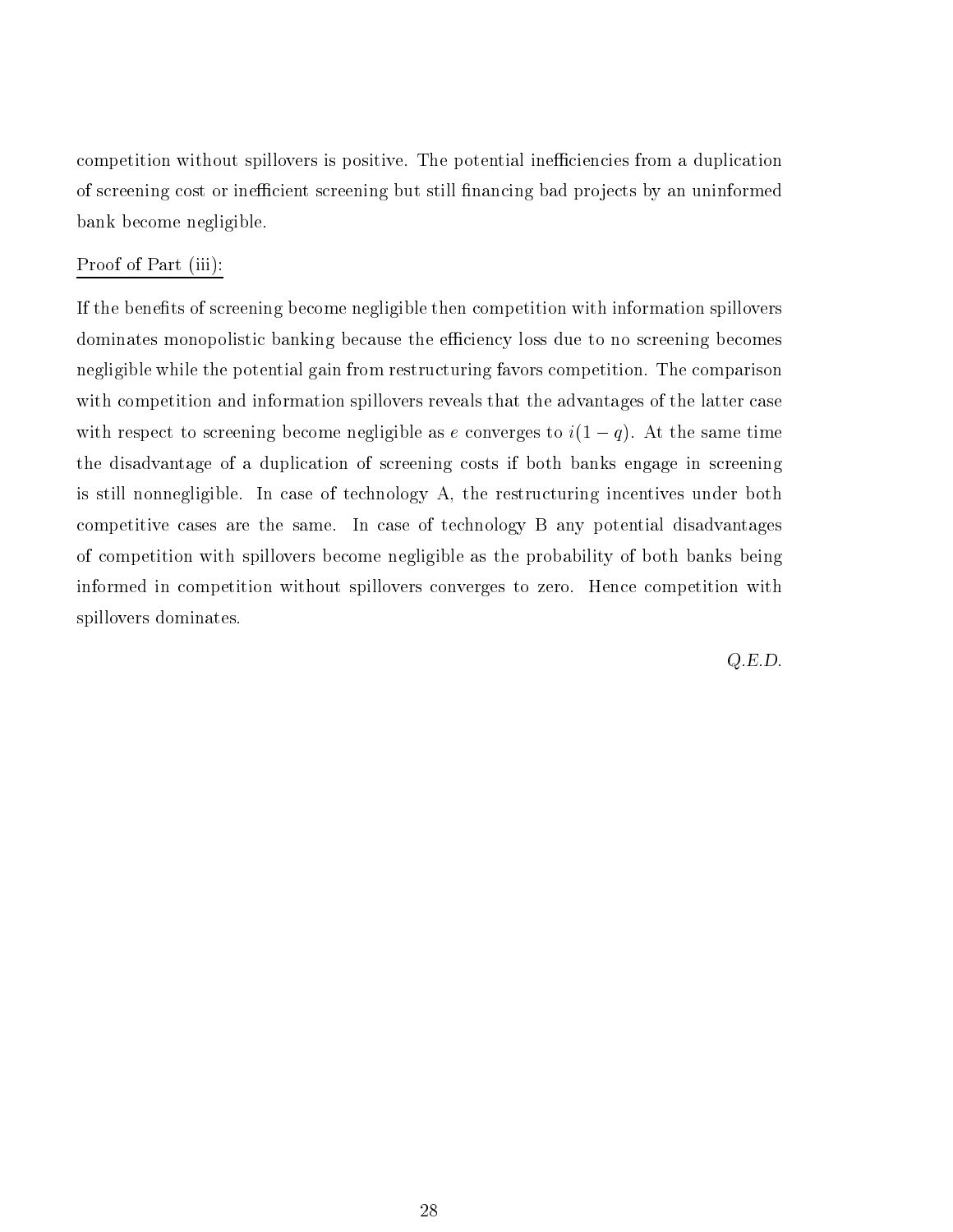## References

- AGHION, P. AND P. BOLTON [1992], "An Incomplete Contract Approach to Bankruptcy and the Financial Structure of the Firm", Review of Economic Studies, 59, 473- 94.
- ${-}$ ,  ${-}$ ,  ${-}$ , AND S. FRIES [1998], "Optimal Design of Bank Bailouts: The Case of Transition Economies" Mimeo, London.
- ${-}$ , AND C. KEGELS [1998], Transition Banking: Financial Development of Central and Eastern Europe, Oxford University Press: Oxford, New York.
- BAER, H.L. AND C.W. GRAY [1996], "Debt as a Control Device in Transitional Economies. The Experience of Hungary and Poland", pp. 68-110 in: R. Frydman, C.W. Gray and A. Rapaczynski (eds.), Corporate Governance in Central Europe and Russia, Central European University Press: Budapest, London, New York.
- BELYANOVA, E. AND I. ROZINSKY [1995], "Evolution of Commercial Banking in Russia and the Implications for Corporate Governance", pp. 185-214 in: M. Aoki and H.-K. Kim (eds.), Corporate Governance in Transitional Economies. Insider Control and the Role of Banks, Washington, D.C..
- BERGLOF, E. [1995], "Corporate Governance in Transition Economies: The Theory and its Policy Implications", pp. 59-95 in: M. Aoki, and H.-K. Kim (eds.), Corporate Governance in Transitional Economies. Insider Control and the Role of Banks, Washington, D.C..
- BROECKER, T. [1990], "Credit-Worthiness Tests and Interbank Competition", Econometrica, 58, 429-452.
- CAMINAL, R. AND C. MATUTES [1997], "Bank Solvency, Market Structure, and Monitoring Incentives: Industrial Organization", Discussion Paper Series No. 1665, Centre for Economic Policy Research, London.
- COFFEE JR., J.C. [1996], "Institutional Investors in Transitional Economies. Lessons from the Czech Experience", pp. 111-186 in: R. Frydman, C.W. Gray and A. Rapaczynski (eds.), Corporate Governance in Central Europe and Russia, Central European University Press: Budapest, London, New York.
- DIAMOND, D. W. [1984], "Financial Intermediation and Delegated Monitoring", Review of Economic Studies, LI, 393-414.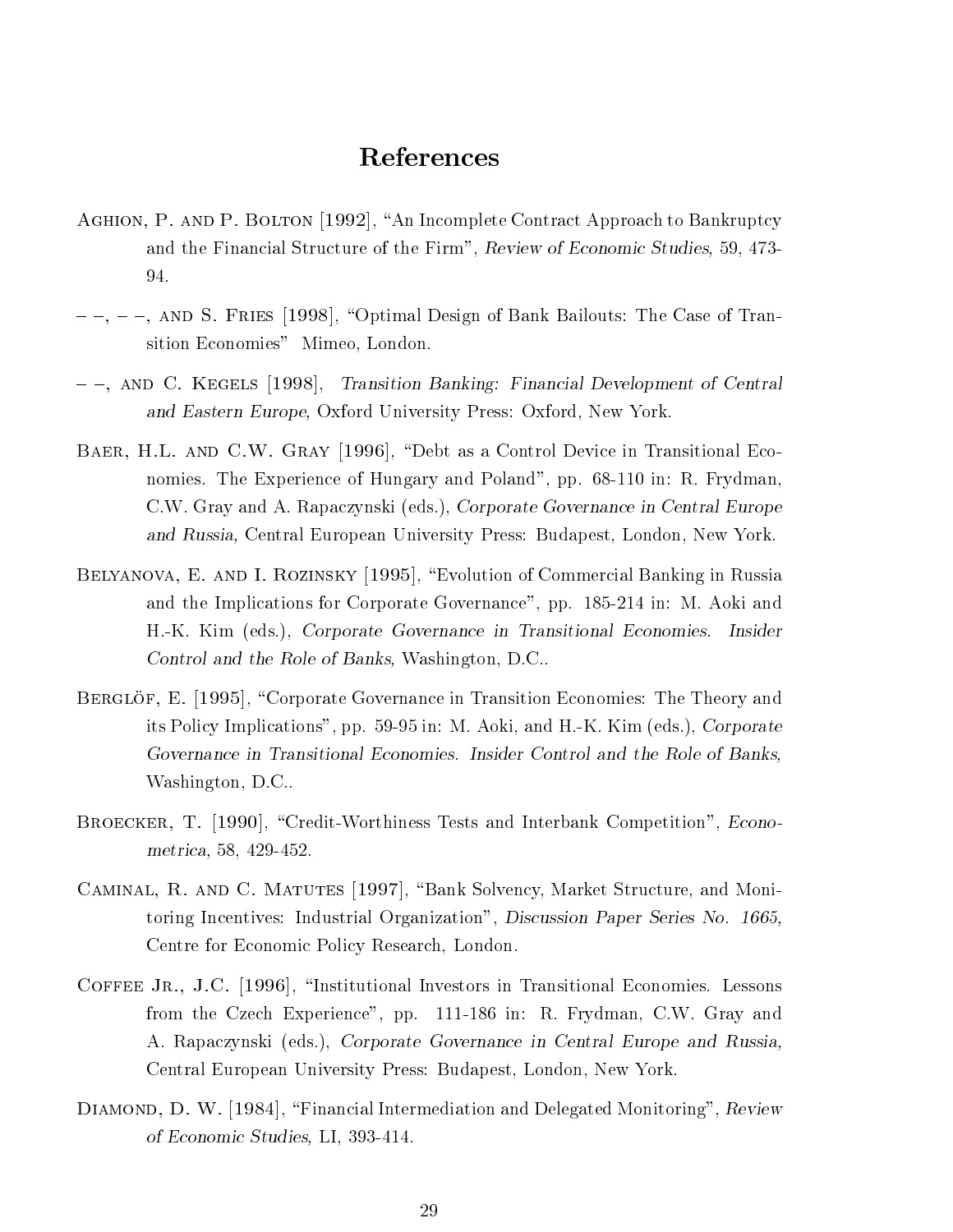- DITTUS, P. [1996], "Why East European banks don't want equity", European Economic Review, 40, 655-662.
- HART, O. AND J. MOORE [1994], "A Theory of Debt based on the Inalienability of Human Capital", Quarterly Journal of Economics, 109, 841-879.
- HELLWIG, M.  $[1991]$ , "Banking, financial intermediation and corporate finance", pp. 35-63 in: Giavannini A. and C. Mayer (eds.), Financial Integration, Cambridge.
- $-$  [1997], "Unternehmensfinanzierung, Unternehmenskontrolle und Ressourcenallokation: Was leistet das Finanzsystem", Discussion Paper No 97/02, University of Mannheim.
- JOHNSON, S., H. KROLL AND M. HORTON [1993], "New Banks in the Former Soviet Union: How Do They Operate?, in: Aslund, A. and R. Cayard (eds.), Changing the Economic System in Russia", New York, 183-209.
- MATUTES, C. AND X. VIVES [1996], "Competition for Deposits, Fragility, and Insurance", Journal of Financial Intermediation, 5, 184-216.
- MAYER, C. [1988], "New Issues in Corporate Finance", European Economic Review, 32, 1167-1189.
- MYERS, S.C. AND N.S. MAJLUF [1984], "Corporate Financing and Investment Decisions When Firms Have Information That Investors Do Not Have", Journal of Financial Economics, 13, 187-221.
- OECD [1996], OECD, Wirtschaftsberichte, Tschechische Republik, Paris.
- RIORDAN, M.H. [1993], "Competition and Bank Performance: A Theoretical Perspective", pp. 328-343 in: Mayer, C. and X. Vives (eds.) Capital Markets and Financial Intermediation, Cambridge University Press: Cambridge.
- SHARPE, S. [1990], "Asymmetric Information, Bank Lending, and Implicit Contracts: A Stylized Model of Customer Relationships", Journal of Finance, 45, 1069-1087.
- SCHMIDT, K.M. [1997], "Managerial Incentives and Product Market Competition", Review of Economic Studies, 64, 191-214.
- von Thadden, E.-L. [1995], "Long-Term Contracts, Short-Term Investments, and Monitoring", Review of Economic Studies, 62, 557-575.
- YANELLE, M.-O. [1997], "Banking Competition and Market Efficiency", Review of Economic Studies, 64, 215-239.